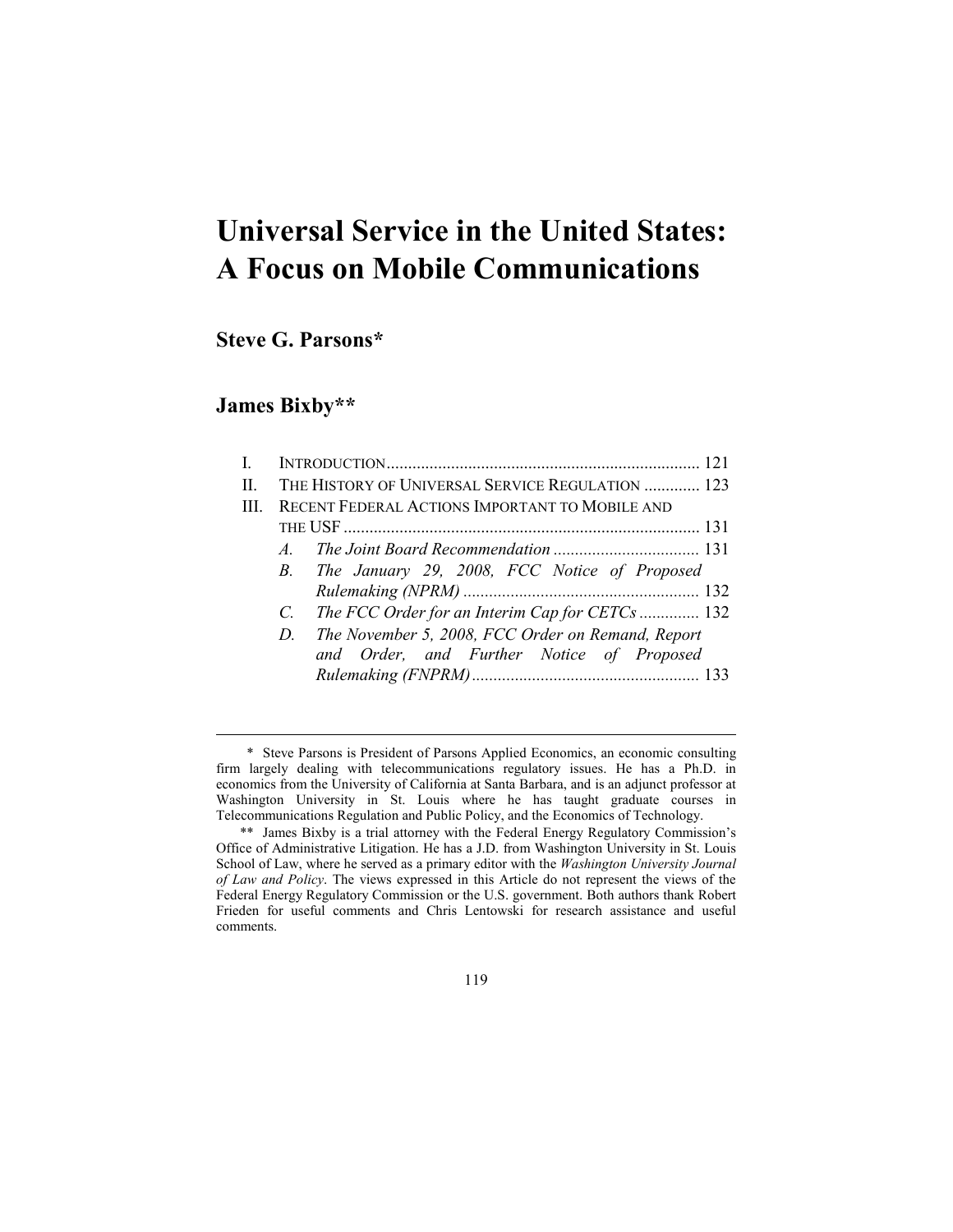|     | $\mathcal{A}.$   |                                                           |
|-----|------------------|-----------------------------------------------------------|
|     | $B$ .            | Network Effects, a Rationale for Market Intervention? 134 |
|     | $\overline{C}$ . | Nonmeans-Based<br>Mechanisms for Voice                    |
|     |                  |                                                           |
|     | D.               | A Rationale for Rural Subsidization? 139                  |
|     | E                | It Is Critical to Avoid Distorting the Competitive        |
|     |                  |                                                           |
| V.  |                  | <b>U.S. HISTORY AND PAST POLICIES HAVE FAVORED</b>        |
|     |                  | LANDLINE OVER MOBILE TECHNOLOGY  141                      |
|     | $\mathcal{A}$ .  | Previously, Mobile Providers Could Not Obtain High-       |
|     |                  |                                                           |
|     | B.               | Wireless Providers Do Not Receive Landline Switched-      |
|     |                  |                                                           |
|     | $\overline{C}$ . | Wireless Carriers Make Significant Contributions to       |
|     |                  |                                                           |
|     | D.               | Wireless Services Are Taxed More Heavily Than             |
|     |                  |                                                           |
|     | E.               | The U.S. Mobile-Party-Pays Regulatory Regime              |
|     |                  | Disadvantages U.S. Mobile Providers  144                  |
|     | F.               | Wireless Service Must Compete with Low Landline           |
|     |                  |                                                           |
|     | G.               | The FCC's May 2008 Order to Cap Payments to               |
|     |                  | Competitive but Not Incumbent ETCs Is Neither             |
|     |                  | Symmetric Nor Competitively Neutral 147                   |
|     | Н.               | The FCC's November 5, 2008, NPRM Appendices Are           |
|     |                  | Neither Symmetric Nor Competitively Neutral 147           |
|     |                  |                                                           |
| VI. |                  | ELIMINATING THE IDENTICAL SUPPORT RULE? 148               |
|     | $\mathcal{A}.$   | A Higher Proportion of Displaced Landlines Would not      |
|     |                  | Have Reduced Universal Service Payments Under the         |
|     |                  |                                                           |
|     | $B$ .            | Unequal Subsidy Payments Are Antithetical to the          |
|     |                  |                                                           |
|     | $\mathcal{C}$ .  | Unequal Subsidy Payments Are Inconsistent with the        |
|     |                  | FCC's Rationale in Reflecting the Costs of the Most       |
|     |                  |                                                           |
|     | D.               | A Symmetrically Applied Individual Cap Would Be           |
|     |                  | Rational and Competitively Neutral 150                    |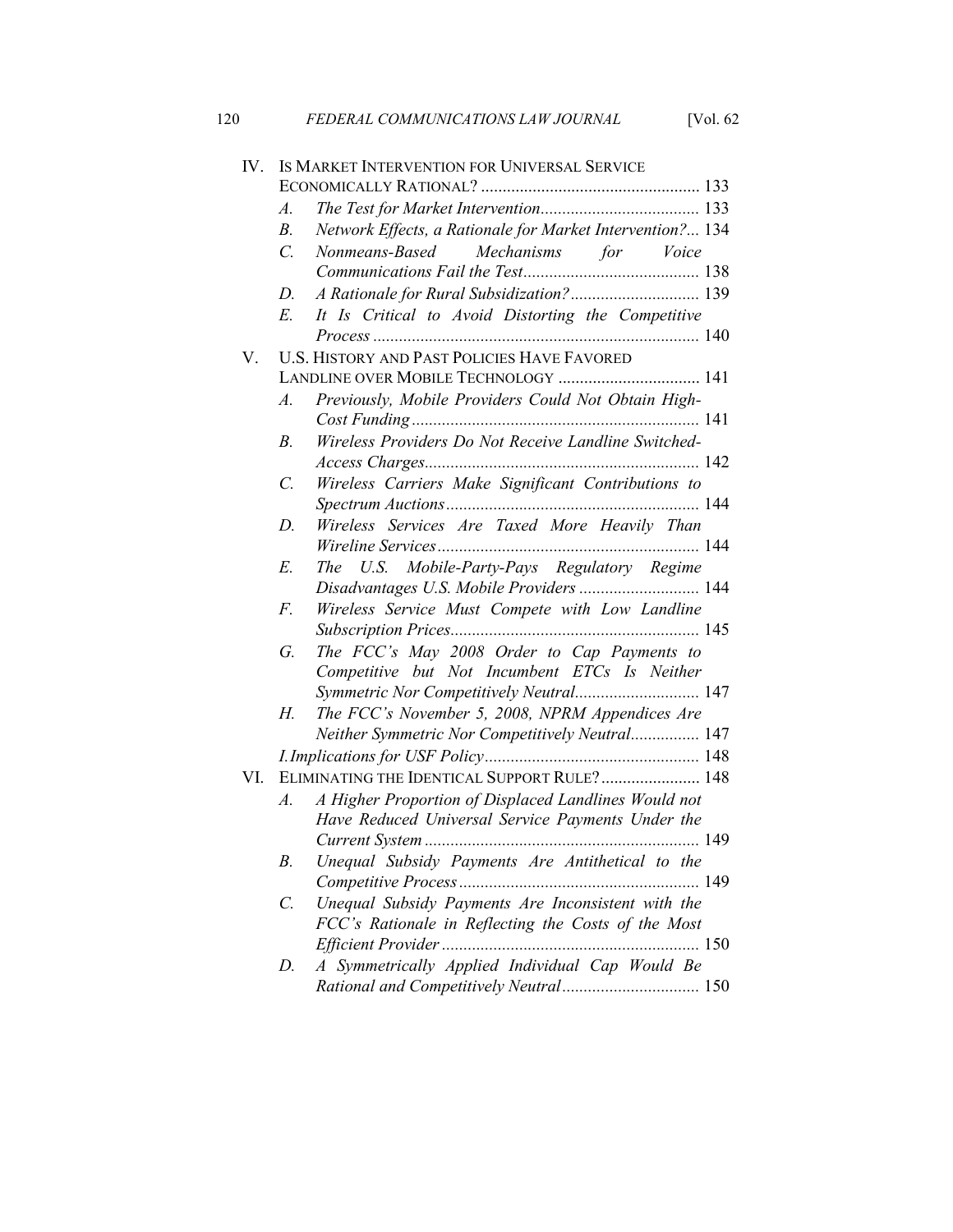-

|  |  |  |  | The FCC Must Decide on the Application of a    |       |
|--|--|--|--|------------------------------------------------|-------|
|  |  |  |  | Symmetric Cap Prior to Obtaining Cost Data 151 |       |
|  |  |  |  |                                                | . 151 |

## I. INTRODUCTION

One definition of universal service is the provision of a baseline level of telecommunications services to every resident of a country at a reasonable charge.<sup>1</sup> Such a definition, of course, begs the questions of what constitutes a baseline level and what is included in telecommunications services. In the United States, the concept of universal service slowly developed over time. Recent regulatory decisions and technological changes are driving changes in the concept of, and the regulatory mechanisms designed to achieve, universal service. One of the critical changes in universal-service concepts (and customer demands) is toward greater reliance and value derived from mobile communications and broadband Internet connections.<sup>2</sup>

The current interstate universal-service mechanism designed by the FCC provides approximately \$4.3 billion annually to high-cost telecommunications providers alone (i.e., not including funding for lowincome consumers, schools, and healthcare facilities).<sup>3</sup> Federal universal service support in total requires an 11.4 percent tax on interstate telecommunications end-user services.<sup>4</sup> One concern expressed by the FCC is that "[c]ompetitive ETC [eligible telecommunications carrier] support, in the six years from 2001 through 2007, has grown from under \$17 million to \$1.18 billion—an annual growth rate of over 100 percent."<sup>5</sup>

Early in its history, the FCC (created in 1934) was primarily concerned with reducing interstate long-distance charges.<sup>6</sup> A system to help keep the prices of local (especially residential) services low by transferring significant funds from interstate long-distance carriers developed only

 <sup>1.</sup> WTO: Telecommunication-Glossary of terms, http://www.wto.org/english/tratop\_e/ serv\_e/telecom\_e/tel12\_e.htm (last visited Dec. 10, 2009).

 <sup>2.</sup> Broadband Internet connections are important to modern concepts of universal service, but are beyond the scope of this Article. We treat this topic in a different manuscript. *See* Steve G. Parsons & James Bixby, *Broadband and Wireless Technologies: Critical to a New Universal Service Paradigm?* (unpublished manuscript) (on file with the author).

 <sup>3.</sup> High-Cost Universal Service Support, *Order on Remand & Report & Order & Further Notice of Proposed Rulemaking*, 24 F.C.C.R. 6475, para. 33 (2008) (*citing* UNIVERSAL SERVICE ADMINISTRATIVE COMPANY, 2007 ANNUAL REPORT 43 (2007)).

 <sup>4.</sup> *See* Press Release, Federal Communications Commission Releases Study on Telephone Trends (June 21, 2005).

 <sup>5.</sup> High-Cost Universal Service Support, *supra* note 3, at para. 33.

 <sup>6.</sup> *See* Milton L. Mueller, Jr., Universal Service: Competition, Interconnection, and Monopoly in the Making of the American Telephone System 158 (1997).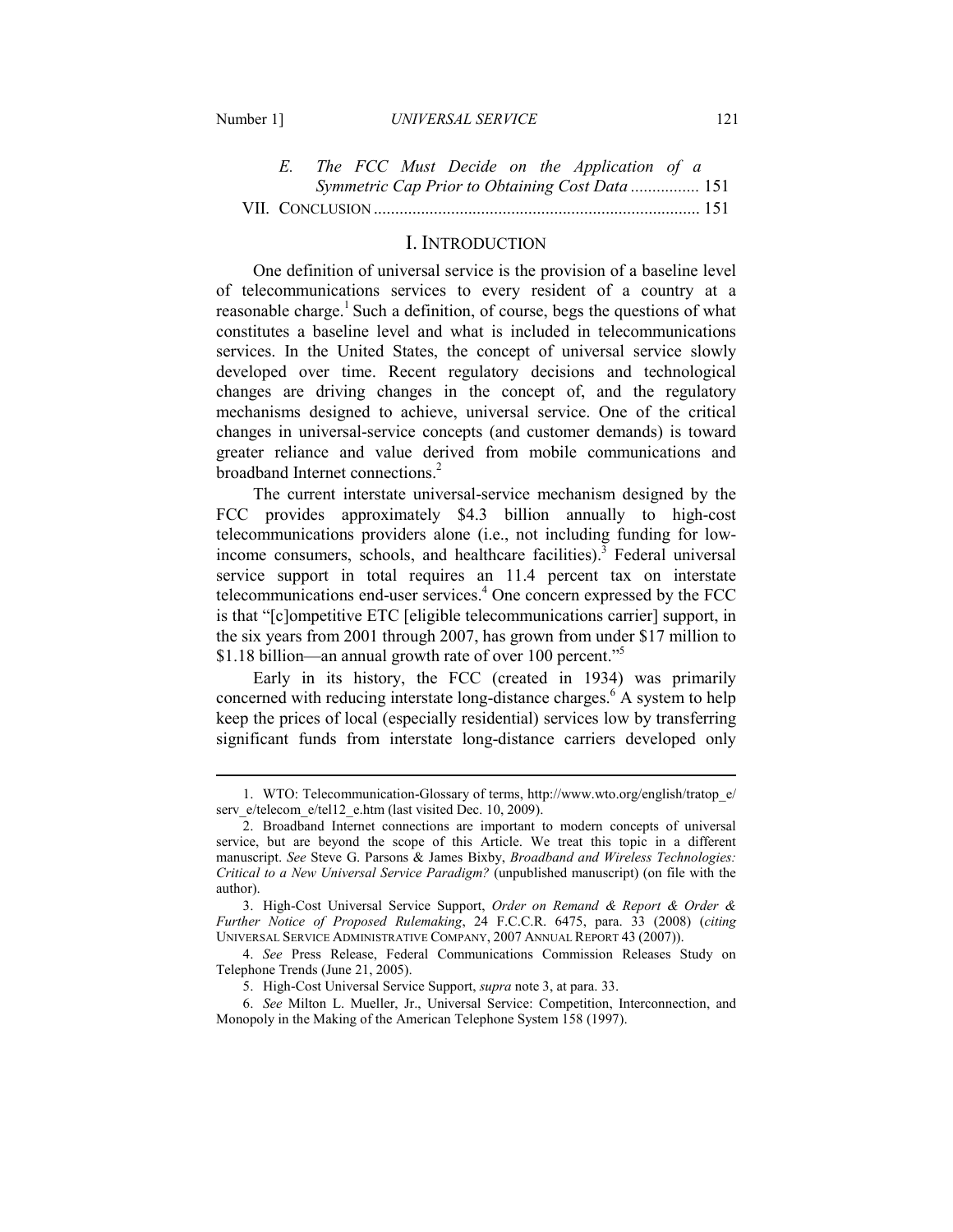slowly from 1952 until 1970.<sup>7</sup> This revenue/cost pattern was so well established by the mid-1970s that the seminal formal work in economics on cross-subsidies began in the telecommunications industry.<sup>8</sup>

Given the historical growth of landline<sup>9</sup> telecommunications infrastructure, the concept of interconnecting citizens had the practical implication of seeking to place landline infrastructure to interconnect locations where citizens spent most of their time: homes and businesses. While the essence of virtually all universal-service concepts is that citizens be interconnected to a communications network, ideas regarding the method of connection have changed over time.

The 1934 Communications Act has been altered only once—by the Telecommunications Act of  $1996$ <sup>10</sup> With respect to universal service, the Telecommunications  $Act^{11}$  (1) established a process to define supported services via a Federal-State joint board and FCC proceeding;<sup>12</sup> (2) established principles for universal service;<sup>13</sup> (3) noted that "[u]niversal service is an evolving level of telecommunications services":<sup>14</sup> and (4) required that "interstate telecommunications services shall contribute [to universal service] on an equitable and non-discriminatory basis" (although it provided no new mechanism for funding).<sup>15</sup>

 Notably, since 1997, the FCC has explicitly permitted federal funding for the achievement of universal service to be portable to other technologies;<sup>16</sup> in particular, this has meant that wireless carriers may be

<u>.</u>

 9. "Landline" or "wireline" refers to a telephone line that travels over terrestrial circuits, as opposed to "wireless," "mobile," or "cellular," which refers to telecommunications devices and services that use radio waves as a medium for transmission.

 10. *See* Telecommunications Act of 1996, Pub. L. No. 104-104, 110 Stat. 56 (1996) (codified in scattered sections of title 47 of the U.S. Code).

 11. 47 U.S.C. § 254(h) (2008); *see also id*. at § 254(h)(1)(A)-(B) (providing support for healthcare providers and schools and libraries in rural areas).

 <sup>7.</sup> *See id*. at 159-60.

 <sup>8.</sup> *See* Steve Parsons, *Cross-Subsidization in Telecommunications*, 13 J. REG. ECON. 157, 161 (1998) (citing Gerald Faulhaber, *Cross-Subsidization: Pricing in Public Enterprises*, 65 AM. ECON. REV. 966 (1975) as the first mathematically formal treatment of cross-subsidy, and noting prior and subsequent work also largely in the telecommunications industry). *See also* BRIDGER M. MITCHELL & INGO VOGELSANG, TELECOMMUNICATIONS PRICING: THEORY AND PRACTICE 118-36 (1991).

 <sup>12.</sup> *Id.* § 254(a)(1).

 <sup>13.</sup> *Id.* § 254(b).

 <sup>14.</sup> *Id.* § 254(c)(1).

 <sup>15.</sup> *Id.* § 254(d).

<sup>16.</sup> High-Cost Universal Service Support, *Notice of Proposed Rulemaking*, 73 Fed. Reg. 11580 para. 2 (2008) (to be codified at 47 C.F.R. §§ 32, 36, 54) (citing Federal-State Joint Board on Universal Servic1580, *First Report and Order*, 62 Fed. Reg. 32862 para. 46- 48, 286-90, 311-13 (1997)). *See also* Alenco Comm., Inc. v. FCC, 201 F.3d 608, 622 (5th Cir. 2000) ("[P]ortability is not only consistent with predictability, but also is dictated by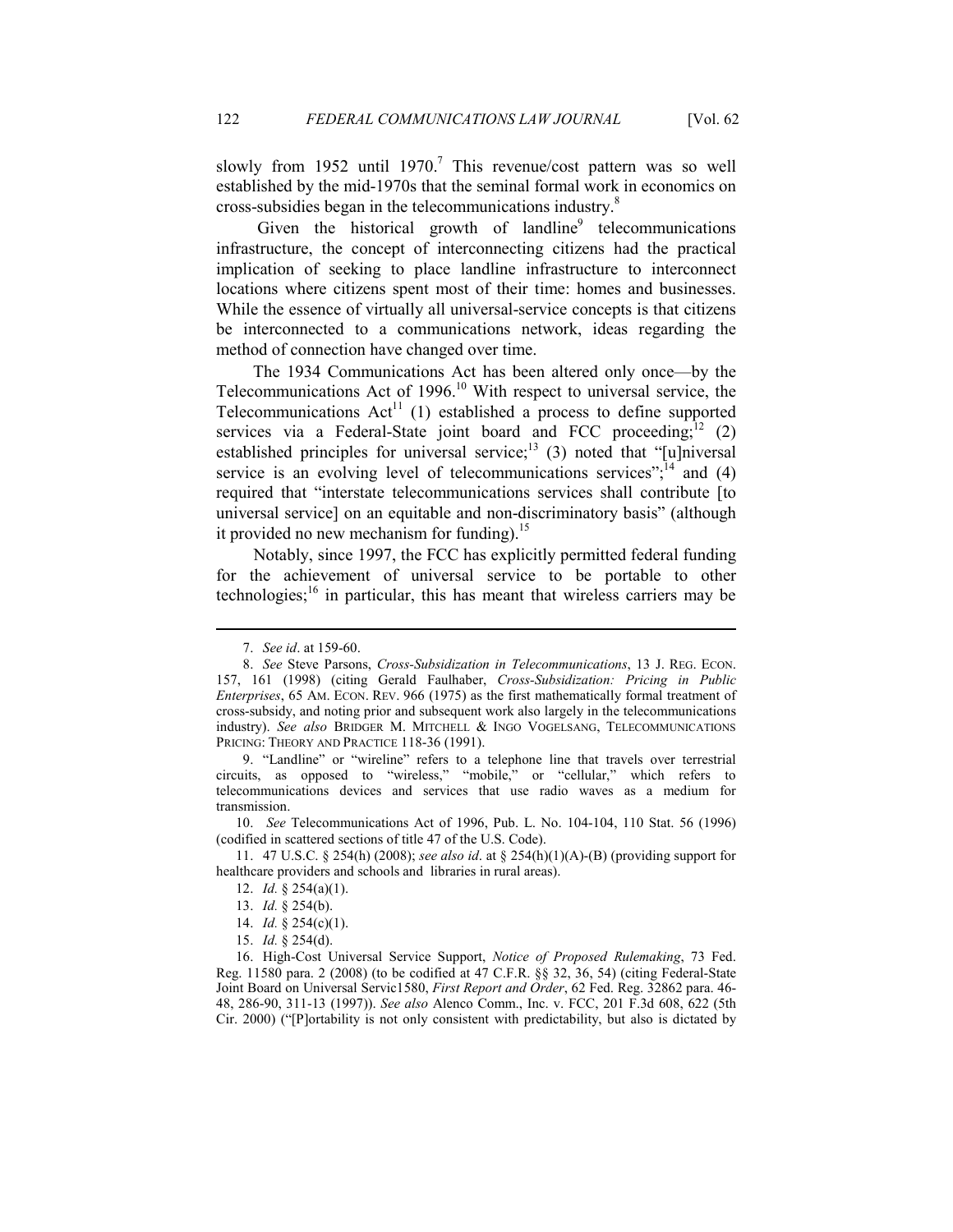-

eligible to receive universal-service funding. However, long-standing federal policy and recent FCC regulatory actions have consistently favored landline over wireless technology in a manner that artificially disadvantages wireless technology and hampers the achievement of both the stated goals of universal service legislation and the more general goal of greater connectivity of people to telecommunications networks.

In Section II, we discuss the history and the logistics of federal support for universal service as well as portions of four important recent regulatory documents that impact the distribution of the Universal Service Fund to wireline versus wireless technology. In Section III, we examine whether market intervention promoting universal service is economically rational. This Section describes network effects and considers whether they are likely sufficient to provide an economic rationale for market intervention. Section IV discusses those historical and public-policy factors that we believe have favored landline over mobile technologies, particularly in areas served by small wireline incumbent local exchange carriers (ILECs). Section V considers the implications of the FCC eliminating the so-called equal-support rule (the rule in which qualified providers in the same area receive the same funding regardless of technology and costs).<sup>17</sup> Section VI summarizes our findings and conclusions.

# II. THE HISTORY OF UNIVERSAL SERVICE REGULATION

The notion of universal service was arguably first advanced by Theodore Vail in a 1907 speech, in which he envisioned "one system, one policy, universal service.<sup>718</sup> However, Vail's call for universal service stated a commercial goal (the one system would be owned by AT&T), rather than a desire for new government policy. After Alexander Graham Bell's patent on the telephone device itself lapsed in 1894, AT&T faced a massive proliferation of competition from new local exchange telephone companies.<sup>19</sup> Many of these companies sought to exploit AT&T's focus on providing telephone service to business customers in major cities by

principles of competitive neutrality and the statutory command that universal service support be spent 'only for the provision, maintenance, and upgrading of facilities and services for which the [universal service] support is intended.'") (citation omitted).

<sup>17.</sup> High-Cost Universal Service Support, *Notice of Proposed Rulemaking*, 73 Fed. Reg. 11580 para. 1 (2008).

 <sup>18.</sup> Krishna P. Jayakar & Harmeet Sawhney, *Universal service: beyond established practice to possibility space*, 28 TELECOMM. POL'Y 339, 339 (2004). *See also* STUART MINOR BENJAMIN, DOUGLAS GARY LICHTMAN & HOWARD A. SHELANSKI, TELECOMMUNICATIONS LAW AND POLICY 614-20 (1st ed. 2001); Gerald W. Brock, *Historical Overview*, *in* 1 HANDBOOK OF TELECOMMUNICATIONS ECONOMICS, 44-74, at 50-52 (Martin E. Cave et al. eds., 2002).

 <sup>19.</sup> Jayakar & Sawhney, *supra* note 18, at 342.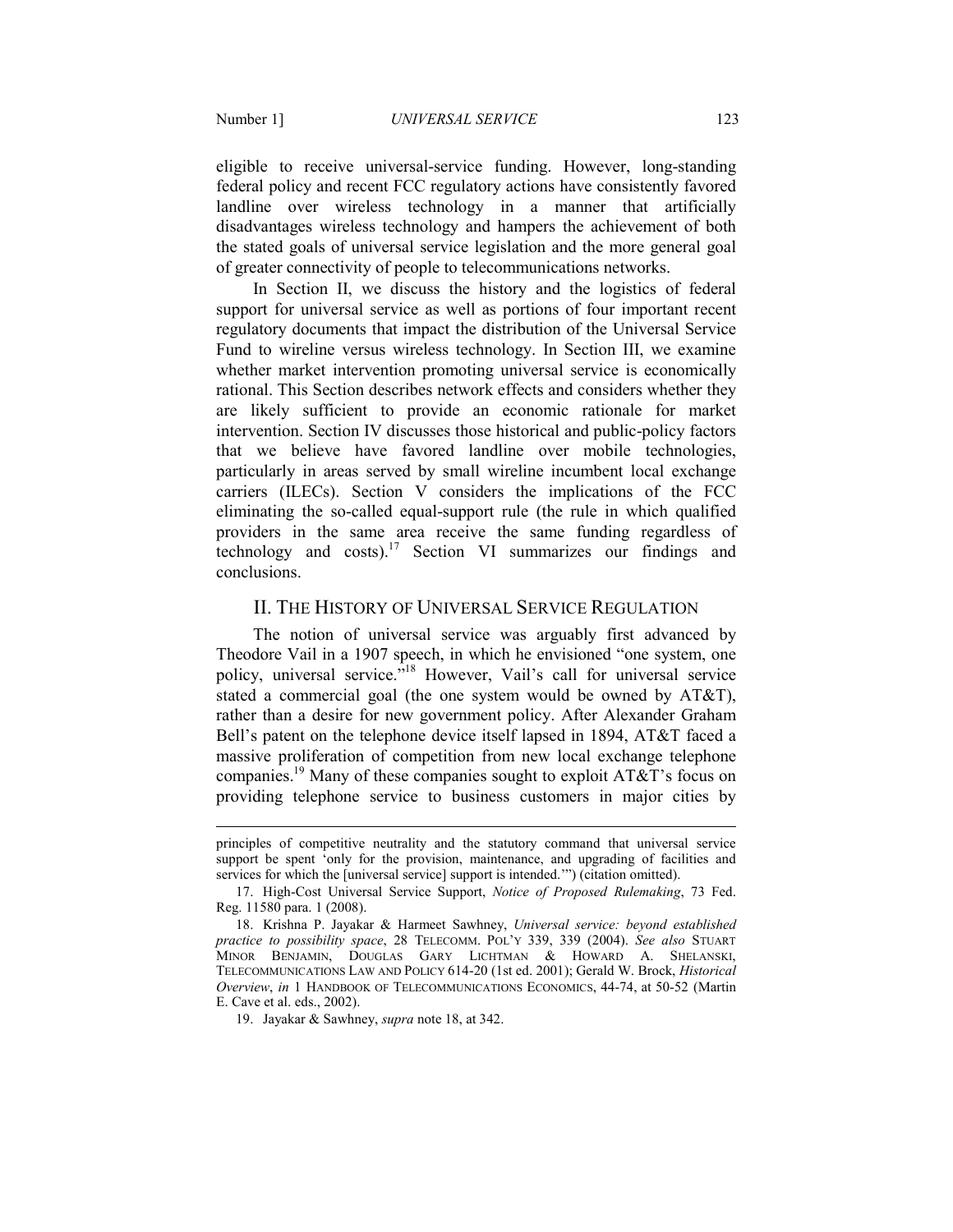providing service to residential customers in smaller cities and rural towns.<sup>20</sup> Vail and AT&T generally refused to permit interconnection between its network and the new, local exchange companies where the new companies' facilities geographically overlapped with those of  $AT\&T$ ;<sup>21</sup> the result was a morass of different, incompatible telephone company networks in which a customer on one provider's network could not necessarily call a customer on another network.<sup>22</sup> As such, Vail's call for universal service can more properly be seen as advocating a single telephone network  $(AT&T's)$ , rather than an expansion of connectivity to more people.<sup>23</sup>

The federal government's first implicit universal-service policy came in the form of favorable federal legislation and regulatory action as AT&T persued its vision of universal service in the form of monopoly.<sup>24</sup> Insofar as AT&T sought government action promoting its vision of universal service, it was in the form of government permission (or lack of proscription) for AT&T's continued acquisition of rival telephone companies in contravention of antitrust laws.<sup>25</sup> While the federal government was initially indifferent to AT&T's efforts, AT&T's continued campaign of acquisition eventually attracted the attention of the Department of Justice's Antitrust Division.<sup>26</sup> In response, AT&T and the Attorney General agreed on several limitations to AT&T's business activity, formally known as the Kingsbury Commitment.<sup>27</sup> The Kingsbury Commitment was ostensibly a victory for the government, as AT&T agreed to divest itself of Western Union, provide long-distance services to independent exchanges under certain conditions, and refrain from acquisitions of independent telephone companies if the Interstate Commerce Commission  $(ICC)$  objected.<sup>28</sup>

25. *See id*.

 <sup>20.</sup> *See* Henk Brands & Evan T. Leo, The Law and Regulation of Telecommunications Carriers 2-3 (1998).

 <sup>21.</sup> However, when AT&T did not serve significant areas served by the other telephone company, AT&T was aggressive in pursuing interconnection arrangements. *See*, *e.g*., *id.* at 3.

 <sup>22.</sup> *Id.* at 3-4. *See also* Brock, *supra* note 18, at 48-49; Gerald Brock, TELECOMMUNICATION POLICY FOR THE INFORMATION AGE: FROM MONOPOLY TO COMPETITION 65 (1994).

 <sup>23.</sup> *See* BRANDS & LEO, *supra* note 20, at 3. *See also* Milton Mueller, *Myth Made Law: Universal Service and the Telecommunications Act*, Comm. of the ACM, Mar. 1997, at 39, 40-41.

 <sup>24.</sup> Mueller, *supra* note 23, at 40-41.

 <sup>26.</sup> *See* Adam D. Thierer, *Unnatural Monopoly: Critical Moments in the Development of the Bell Telephone Monopoly*, 14 CATO J. 267, 272 (1994), *available at* http://www.cato.org/pubs/journal/cjv14n2-6.html.

 <sup>27.</sup> Glen O. Robinson, *Title I—The Federal Communications Act: An Essay on Origins and Regulatory Purpose*, *in* A LEGISLATIVE HISTORY OF THE COMMUNICATIONS ACT OF 1934 3, 7-8 (Max D. Paglin ed., 1989). *See also* BRANDS & LEO, *supra* note 20, at 48-55.

 <sup>28.</sup> Robinson, *supra* note 27, at 8.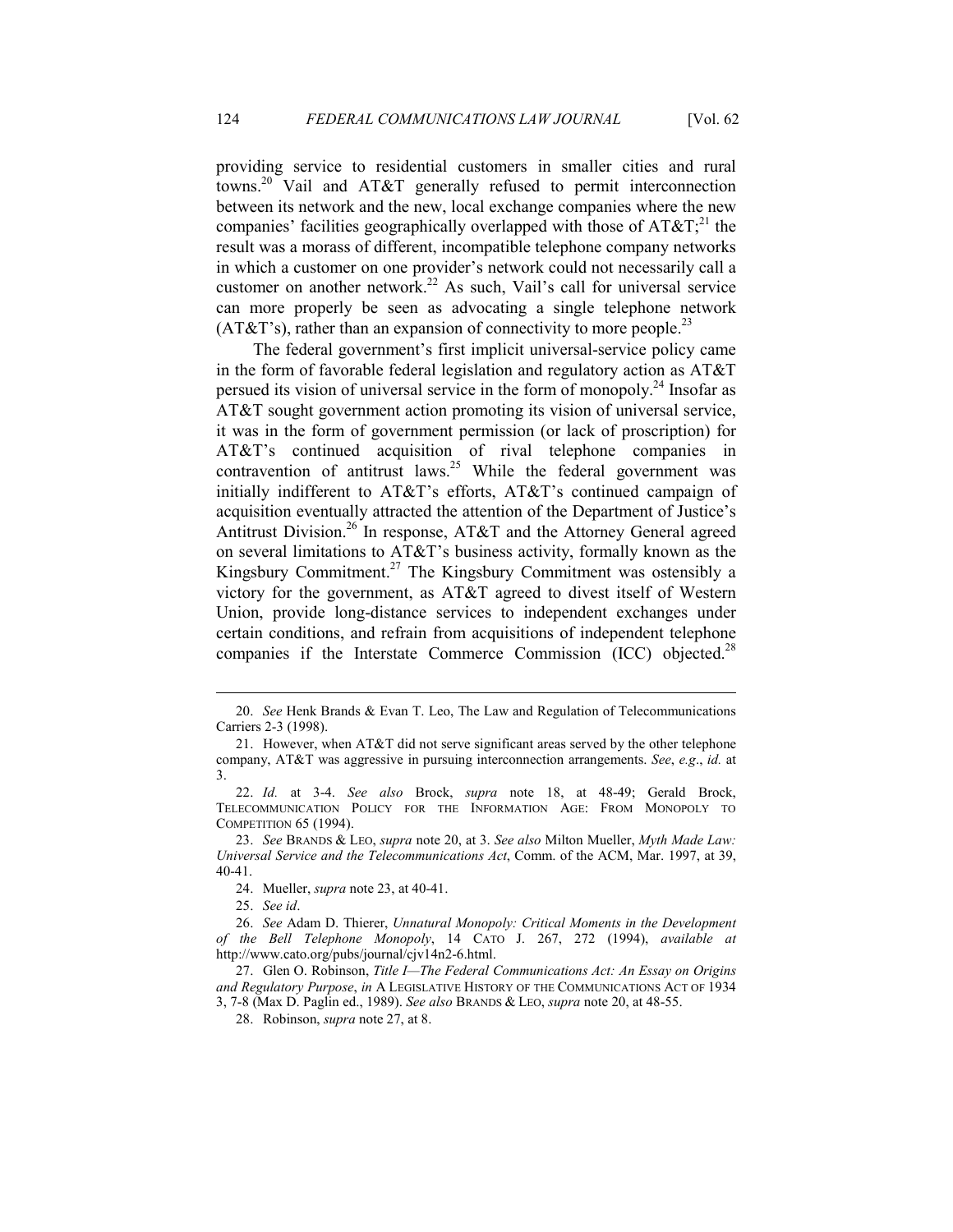However, the agreement actually favored the continued expansion of AT&T and consolidation in some markets; not only did it stave off the federal takeover of AT&T that many expected, but it also permitted AT&T to continue to acquire other telephone companies so long as it sold off an equal number of companies to independent buyers.<sup>29</sup> Independent telephone companies were able to maintain significant market share until 1921, when Congress passed the Willis-Graham Act, $30$  which exempted telephone companies from stringent antitrust oversight and gave official sanction to AT&T's goal of universal service via monopoly.<sup>31</sup> As Lloyd noted, "[b]y 1924, the ICC had approved AT&T's acquisition of 223 of the

234 independent telephone companies."<sup>32</sup>

The year 1934 was a watershed year in the industry because of the passage of the Communications Act of 1934 and the creation of the FCC to regulate interstate telephone service. Although AT&T continued to act as a regulated, vertically integrated entity until 1984,<sup>33</sup> the Communications Act created the FCC

[f]or the purpose of regulating interstate and foreign commerce in communication by wire and radio so as to make available, so far as possible, to all the people of the United States . . . a rapid, efficient, Nation-wide, and world-wide wire and radio communication service with adequate facilities at reasonable charges.<sup>34</sup>

This portion of the Communications Act was "a list of all the good things that come about from telecommunications"; the Act itself did not contain any substantive legislation promoting the goal of universal service.<sup>35</sup> Indeed, one author notes that "'[u]niversal service,' in either its modern or classical sense, did not appear in the deliberations [in passing the 1934 Act]. Congressional records contain no mention of telephone penetration levels."<sup>36</sup> The Act did, however, create a more explicit

 <sup>29.</sup> BRANDS & LEO, *supra* note 20 at 4. This arrangement fostered "monopolyswapping" instead of competition, as it allowed AT&T to acquire and maintain geographic monopolies by exchanging ownership of telephone systems with independent companies. Thierer, *supra* note 26, at 272 (citing GERALD BROCK, THE TELECOMMUNICATIONS INDUSTRY: THE DYNAMICS OF MARKET STRUCTURE 156 (1981)).

 <sup>30.</sup> Willis-Graham Act, ch. 20, 42 Stat. 27 (1921) (codified as amended at 47 U.S.C. § 221(a)), *repealed by* Telecommunications Act of 1996, § 601(b)(2) Pub. L. No. 104-104, 110 Stat. 143 (codified at scattered sections of title 47 of the U.S. Code) (1996).

 <sup>31.</sup> *See* Mark Lloyd, *AT&T and Whatever Happened to Antitrust?*, CENTER FOR AM PROGRESS, Apr. 5, 2006, http://www.americanprogress.org/issues/2006/04/b1530843.html (last visited Dec. 10., 2009).

 <sup>32.</sup> *Id*.

 <sup>33.</sup> A Brief History: The Bell System, AT&T, http://www.corp.att.com/history/history 3.html (last visited Dec. 10, 2009).

 <sup>34. 47</sup> U.S.C. § 151 (2006).

 <sup>35.</sup> MUELLER, *supra* note 6, at 156-58. The legislative history of the Act does not address § 151. *Id.* at 157.

 <sup>36.</sup> *Id.*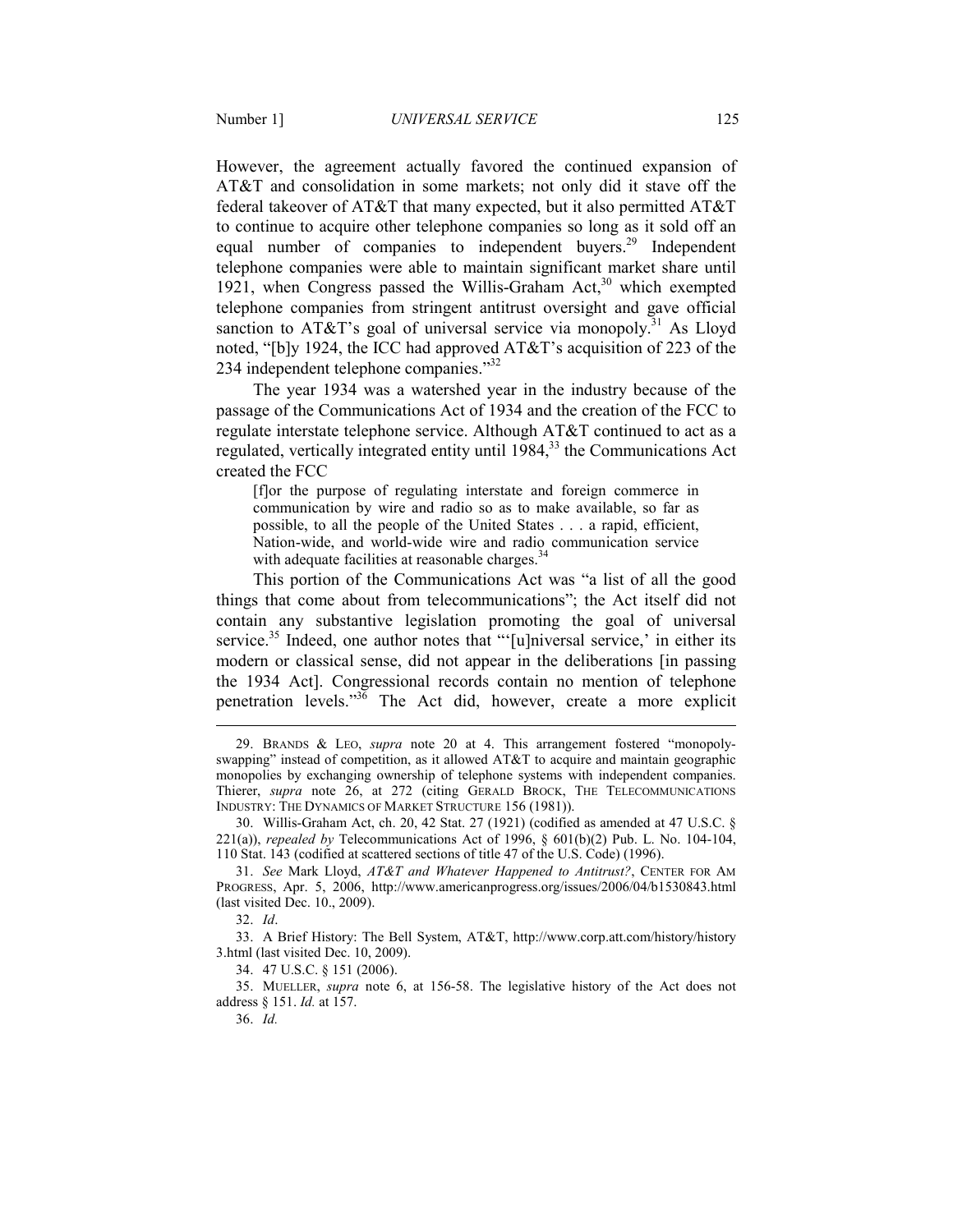regulatory mechanism, and the potential for development of a federal universal service policy.<sup>37</sup>

After the expiration of AT&T's original patent on the telephone device expired in 1893, AT&T's patents on long-distance switching machines (and cross-licensing agreements) made the distinction between local telephone service and long-distance telephone service important.<sup>38</sup> The Supreme Court's decision in *Smith v. Illinois Bell Telephone Co.*<sup>39</sup> established an important legal precedent for federal influence over the method of recovery of a portion of the so-called nontraffic-sensitive costs of local exchange telephone companies.<sup>40</sup> In order to complete a longdistance call, AT&T must utilize the local telephone companies' facilities to originate the call (which would then be carried on AT&T's facilities) as well as terminate the call. The Court held that, even though only approximately one-half of one percent of the calls at the time were interstate long-distance calls, $41$  the actual use of the local exchange facilities to originate and terminate long-distance calls meant that interstate long-distance service must contribute to the recovery of the costs of the local exchange.<sup>42</sup>

In 1934, only two percent of all telephone calls were interstate<sup>43</sup> and, thus, within the jurisdiction of the FCC, $44$  leaving most control of telephone service with state regulators. Between 1934 and 1996, no federal universalservice legislation was passed.<sup>45</sup> Rather, in the years after the passage of the 1934 Communications Act, a universal-service concept was slowly

<u>.</u>

42. *Id.* at 150-51:

[I]t is quite another matter to ignore altogether the actual uses to which the property is put. It is obvious that, unless an apportionment is made, the intrastate service to which the exchange property is allocated will bear an undue burden—to what extent is a matter of controversy. We think that this subject requires further consideration, to the end that by some practical method the different use of the property may be recognized and the return properly attributable to the intrastate service may be ascertained accordingly.") (internal citations omitted).

*Id; see also* BRANDS & LEO, *supra* note 20, at 48-55.

 <sup>37.</sup> Cybertelecom: Universal Service, http://www.cybertelecom.org/usf/index.htm (last visited Dec. 10, 2009).

 <sup>38.</sup> *See* Gerald W. Brock, *The Regulatory Change in Telecommunications: The Dissolution of AT&T*, *in* REGULATORY REFORM: WHAT ACTUALLY HAPPENED 210, 218 (Leonard W. Weiss & Michael W. Klass eds., 1986); Brock*, supra* note 18, at 48.

 <sup>39. 282</sup> U.S. 133 (1930).

 <sup>40.</sup> *Id.*

 <sup>41.</sup> *Id.* at 147. This was the value in 1922, when the data provided by AT&T was originally developed for the calculations used in the case. *See id.* at 144-45.

<sup>43.</sup> Pat Norton, *Newcomers and Innovation in the U.S. TelephoneIndustry*, in The Emergence of the Knowledge Economy: A Regional Perspective 215, 224 (Zoltán J. Ács, Henri L. F. de Groot & Peter Nijkamp, eds., 2002).

 <sup>44.</sup> BRANDS & LEO, *supra* note 20, at 6.

 <sup>45.</sup> Cybertelecom: Universal Service, *supra* note 37.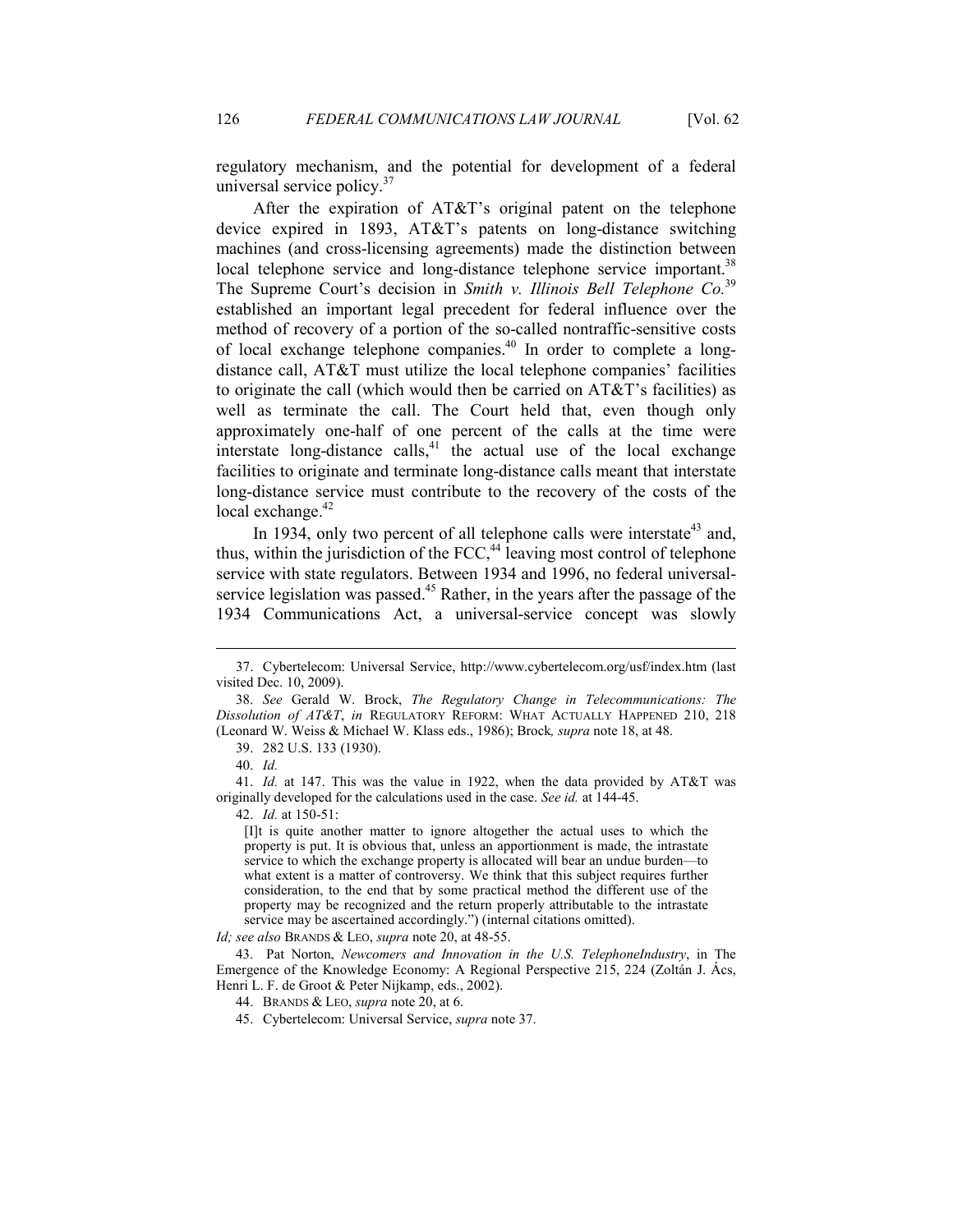<u>.</u>

developed and advanced largely through cross-subsidization of local service by AT&T's long-distance service.<sup>46</sup> This concept arose from a complex give-and-take between state regulators, who wished to keep local telephone service inexpensive, and the FCC and AT&T, which wanted to lower the cost of long-distance interstate telephone service.<sup>47</sup> Specifically, state regulators sought to subsidize the cost of providing local telephone service by transferring revenues from AT&T's long-lines division (which was then virtually the only long-distance service provider) back to local exchange companies. This occurred via a complex web of revenues "settlements" processes, where revenues were distributed back to local exchange companies as well as allocations of a portion of the nontrafficsensitive costs of the local exchange to the interstate jurisdiction.<sup>48</sup> Although this plan met with limited success in the  $1940s$  and  $1950s<sup>49</sup>$  costlowering advances in long-distance telephone technology permitted regulators during the 1960s and 1970s to shift greater costs to long-distance

carriers without forcing significant increases in long-distance prices.<sup>50</sup>

 48. *See* Smith v. Ill. Bell Tel. Co., 282 U.S. 133 (requiring state regulators to allocate local access charges to telephone companies based on interstate versus intrastate use of the exchange). Later, through complicated dealings and negotiations with the FCC and AT&T, state regulators began to shift more of the costs of intrastate service to interstate service. *See* CHRISTOPHER H. STERLING, PHYLLIS W. BERNT, & MARTIN B. H. WEISS, SHAPING AMERICAN TELECOMMUNICATIONS: A HISTORY OF TECHNOLOGY, POLICY, AND ECONOMICS 101-04 (2006).

 <sup>46.</sup> For a survey of the literature on cross-subsidy in telecommunications, *see* Parsons, *supra* note 8, at 158-161. *See also*, *e.g*., David L. Kaserman & John W. Mayo, *Crosssubsidies in Telecommunications*: *Roadblocks on the Road to More Intelligent Telephone Pricing*, 11 YALE J. ON REG. 119, 131-36 (1994); BENJAMIN, ET AL., *supra* note 18, at 618- 20.

 <sup>47.</sup> *See* Jayakar & Sawhney*, supra* note 18, at 343. The conflict between state and federal authorities centered on the method of allocating the costs of running local exchanges, and the telephone-cable and switch systems that connected incoming calls to intended recipients for a given geographic area. *See id*. Both local and long-distance service made use of local exchanges to connect callers to their intended recipients. *See id*. State regulators advocated the use of a "station-to-station" method, which allocated a substantial portion of the cost of the exchanges to long-distance carriers. *Id*. The FCC and AT&T, on the other hand, advocated using a "board-to-board" method, which would pay for local exchanges through fees charged to customers making use of the exchange within its geographic area. *Id*.

 <sup>49.</sup> In 1947, the FCC codified its rules for calculating the allocation of costs between local and interstate jurisdictions in its Separations Manual. FCC, SEPARATIONS MANUAL (1947) (codified at 47 C.F.R. § 36). However, the Separations Manual did not permit charging long-distance carriers in excess of a portion of local exchange costs commensurate with the level of interstate long-distance usage until 1951. *Id*. Even by 1965, only three percent of the costs of local exchanges were being covered by payments from interstate carriers. MUELLER, *supra* note 6, at 160.

 <sup>50.</sup> Jayakar & Sawhney*, supra* note 18, at 343. A number of other factors contributed to the achievement of universal service goals under this regime, specifically by subsidizing the cost of long-distance telephone service in rural, residential areas, which would not have been cost-effective otherwise. AT&T calculated long-distance charges based on geographic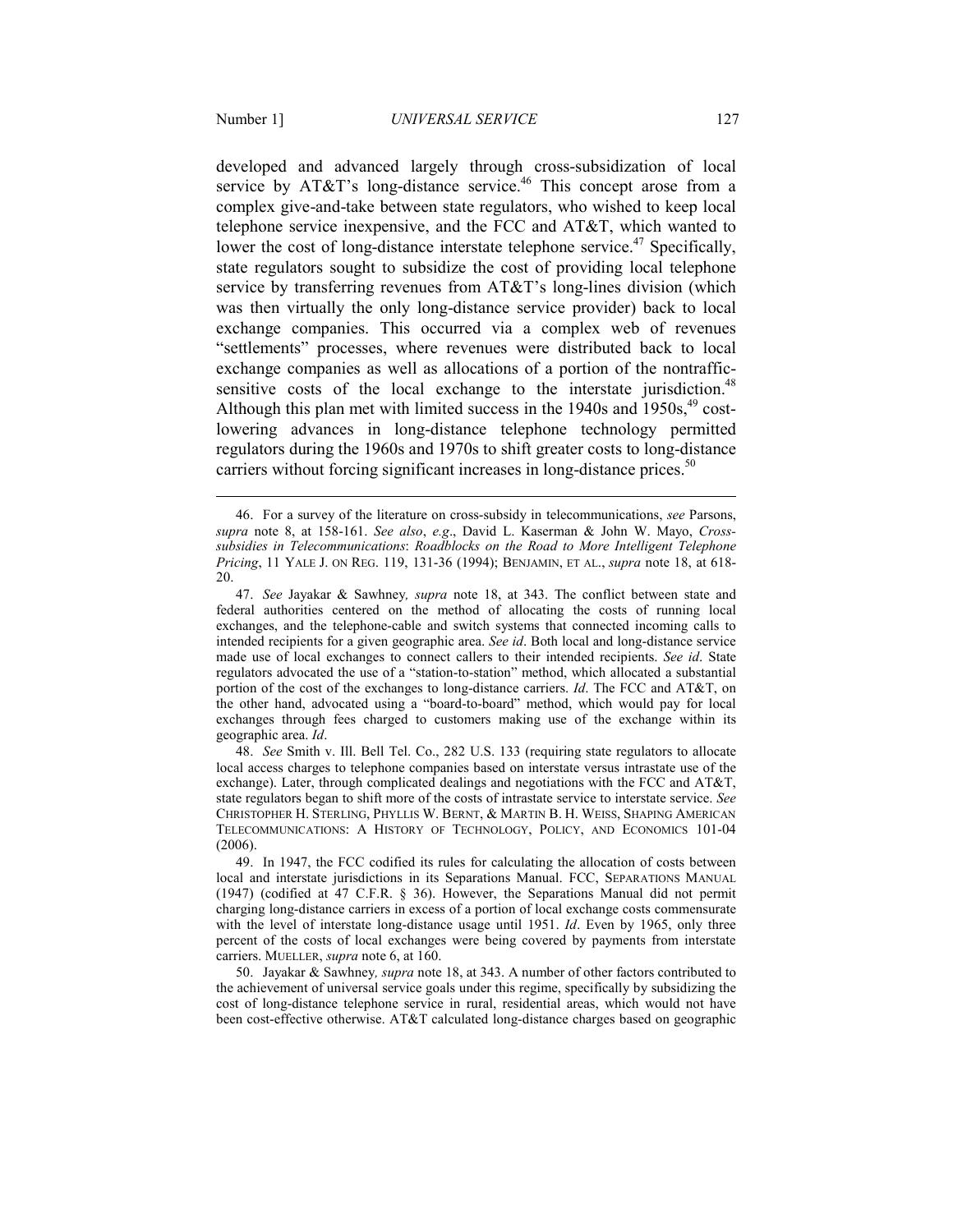Generally, on a per-call basis, long-distance calls provided an increasingly higher level of recovery of the nontraffic-sensitive costs of the local exchange vis-à-vis local calls.<sup>51</sup> In 1970, the adoption of the so-called Ozark Plan formalized the separation of costs to be allocated to the interstate jurisdiction.<sup>52</sup> In 1983, the allocation of nontraffic–sensitive loop costs was frozen at twenty-five percent, even though interstate longdistance usage was significantly less than twenty-five percent of the call minutes at the time.<sup>53</sup>

When AT&T was virtually the only voice long-distance provider, it was feasible for AT&T long-distance service to implicitly subsidize local exchange service via the complex web of cost allocations and revenue settlements. However, a string of regulatory and court decisions, most importantly, *In the Matter of Allocations of Frequencies in the Bands Above 890 Megahertz* (allowing private microwave facilities for point-topoint dedicated circuits) $54$  and the eventual acceptance of MCI's Section 214 service application and its provision of Execunet Service (effectively

52. *See* Mueller, *supra* note 6, at 160.

cost averaging, which assessed charges to customers based on the distance of the call, and not on the density of calls made on that route or on other factors which had much more influence on the actual cost of connecting the call to AT&T. As such, customers on lowdensity, high-cost lines (primarily those serving rural areas) were subsidized by higher charges to long-distance customers on high-density lines. Additionally, AT&T imposed higher charges on business customers (who were primarily grouped in urban areas), which subsidized the cost of service to residential customers, including those in rural, high-cost areas. The full details of cross-subsidization under AT&T's monopoly are extremely complicated and exceed the scope of this Article. For more information, see CAROL WEINHAUS ET AL., TELECOMMUNICATIONS INDUSTRIES ANALYSIS PROJECT: WHAT IS THE PRICE OF UNIVERSAL SERVICE? IMPACT OF DEAVERAGING NATIONWIDE URBAN/RURAL RATES (1993). *See also* Parsons, *supra* note 8.

 <sup>51.</sup> The use of certain cost allocators, such as "subscriber plant factors" (SPF) rather than "subscriber usage factors," (SLU) lead to higher allocations to interstate long-distance calls. The SPF factor assigned approximately 3.3 percent of local company non-traffic sensitive cost to the interstate jurisdiction for every 1% of interstate calling (SLU). See Amendment of Part 67 of the Commission's Rules and Establishment of a Joint Board (Notice of Proposed Rulemaking and Order Establishing a Joint Board), 78 F.C.C.2d 837, 841 (1980) (Section 23.44 of the Separations Manual). *See also* Parsons, *supra* note 8, at 165; and MCI v FCC, 750 F.2d 135, 242 U.S.App.D.C. 287.

 <sup>53.</sup> CAROL L. WEINHAUS & ANTHONY G. OETTINGER, BEHIND THE TELEPHONE DEBATES 103 (1998)*. See also* Fla. Pub. Serv. Comm'n Request for Interpretation of the Applicability of the Limit on Change in Interstate Allocation, Section 36.154(f) of the Comm'ns Rules, *Report and Order*, 11 F.C.C.R. 10835 para. 2 (1996); 47 C.F.R. § 36.126(d)(3) (2006).

 <sup>54.</sup> Allocation of Frequencies in the Bands Above 890 Mc., *Report and Order*, 27 F.C.C. 359, 403-13 (1959), *reconsideration denied*, 29 F.C.C. 825 (1960). *See, e.g.*, PETER TEMIN & LOUIS GALAMBOS, THE FALL OF THE BELL SYSTEM: A STUDY IN PRICES AND POLITICS 30-31 (1987); BROCK, POLICY FOR THE INFORMATION AGE, *supra* note 22, at 105– 11. *See also* GERALD BROCK, THE TELECOMMUNICATIONS INDUSTRY: THE DYNAMICS OF MARKET STRUCTURE 156, 177-207 (1981).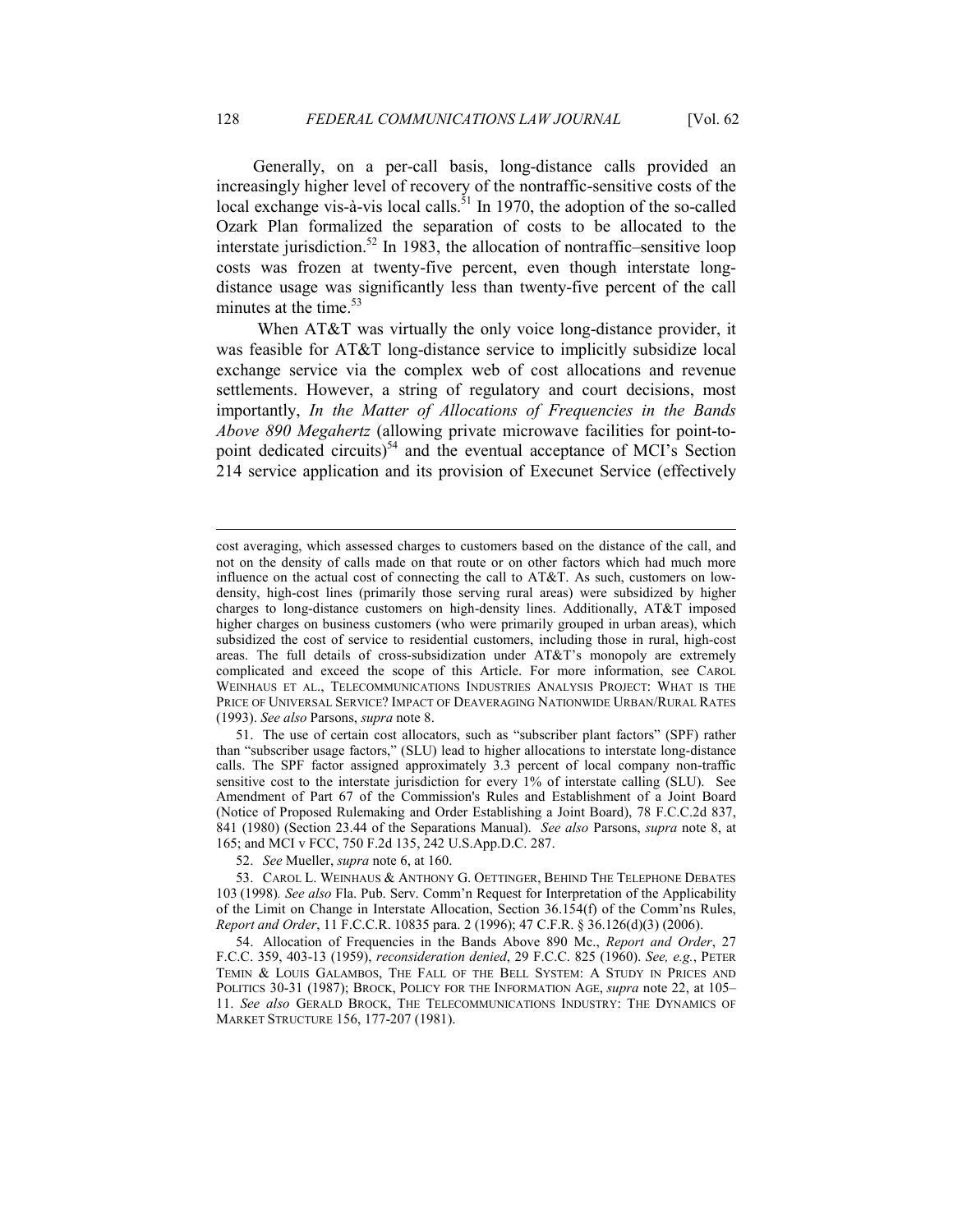allowing MCI to offer switched voice services),<sup>55</sup> led to the unintentional demise of the AT&T long-distance monopoly.<sup>56</sup> These competitive inroads into AT&T's long-distance monopoly led to contentious proceedings attempting to formalize and replace the implicit cross-subsidies from long distance when a new competitor (rather than AT&T) carried the call.<sup>57</sup> Beginning in 1978, a line-based (rather than minute-based) Exchange Network Facilities for Interstate Access (ENFIA) tariff was established in an attempt to formalize the subsidies to local exchange carriers from new long-distance competitors.<sup>58</sup>

After the divestiture of AT&T, however, the FCC established minutebased switched access charges to replace the implicit subsidies provided by AT&T long distance and the line-based ENFIA tariff charges paid by AT&T's long-distance competitors.<sup>59</sup> These switched-access charges were much higher than the Justice Department and AT&T's long-distance competitors had expected.<sup>60</sup> Interstate switched-access rates for large carriers declined significantly over time, largely replaced by line-based subscriber line charges  $(SLCs)$ .<sup>61</sup>

56. *See, e.g.*, BROCK, POLICY FOR THE INFORMATION AGE, *supra* note 22, at 102-121.

 57. The loss of regulatory restrictions on entry into long distance in the aftermath of Execunet, created a plethora of new long-distance operators competing with each other and with AT&T. *See* Jayakar & Sawhney, *supra* note 18, at 344. The increase in competition made switched access rates (the rates charged by local companies to originate and terminate long-distance calls on the local network) a highly contentious issue between local and long distance carriers. *See id.*

58. *See, e.g.*, BROCK, POLICY FOR THE INFORMATION AGE, *supra* note 22, at 139-45.

59. See *id.*

<u>.</u>

 60. AT&T's long-distance competitors had expected switched-access charges that would be significantly below the ENFIA tariff rates, whereas in fact, switched access charges were significantly greater than ENFIA. *See id*.

ance competitors had expected switched-access charges that would be significantly below the ENFIA tariff rates, whereas in fact, switched access charges were significantly greater than ENFIA. *See id*.

 61. *See, e.g.*, Report, FCC, *Trends in Telephone Service*, 1-4 tbl. 1.2 (2005), *available at* http://www.fcc.gov/Bureaus/Common\_Carrier/Reports/FCC-State\_Link/IAD/trend 605.pdf . This requires some institutional knowledge to interpret. Footnote 1 of the table states "This table shows average rates (weighted by minutes of use) for all local exchange carriers (LECs) that file access tariffs subject to price-cap regulation and all LECs in the National Exchange Carrier Association (NECA) pool." There are two effects here: (1) price

 <sup>55.</sup> *See* Establishment of Policies and Procedures for Consideration of App'n to Provide Specialized Common Carrier Servs. in the Domestic Public Point-to-Point Microwave Radio Serv. and Proposed Amendments to Parts 21, 43, and 61 of the Comm'ns Rules, *First Report and Order,* 29 F.C.C.2d 870, para. 159 (1971) (accepting MCI's application); MCI Telecomm. Corp. v. FCC, 580 F.2d 590 (D.C. Cir. 1978), *cert. denied*, 439 U.S. 980 (1978) (allowing MCI to effectively offer switched voice services). *See also* BROCK, POLICY FOR THE INFORMATION AGE, *supra* note 22, at 111-46, 173-77; ROBERT W. CRANDALL, AFTER THE BREAKUP: U.S. TELECOMMUNICATIONS IN A MORE COMPETITIVE ERA 20-22 (1991); TEMIN & GALAMBOS, *supra* note 54, at 131-38.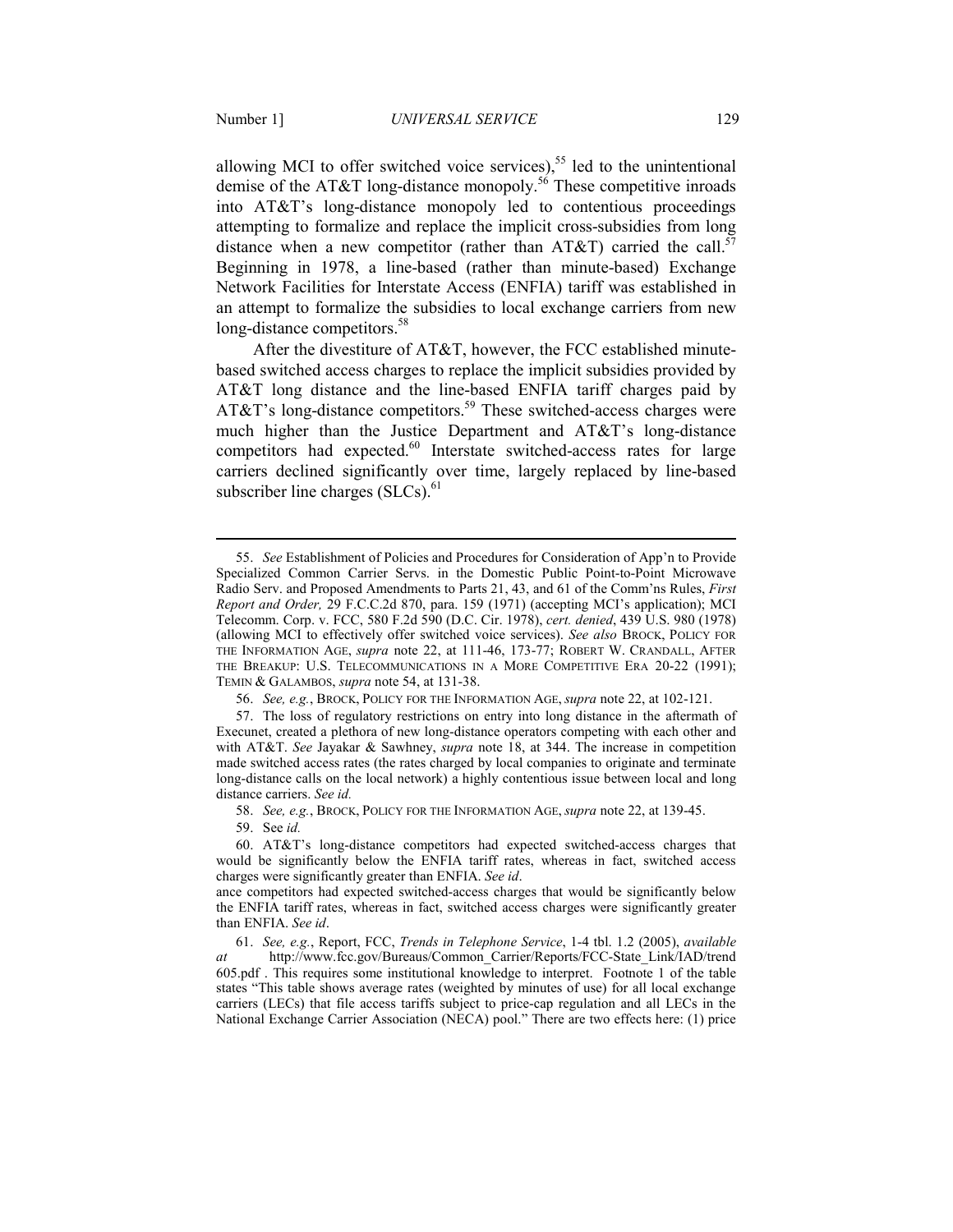The concept of universal service was finally codified by the Telecommunications Act of  $1996$ .<sup>62</sup> The Act's universal service section stated six specific goals: (1) the provision of communications service "at just, reasonable, and affordable rates"; $\frac{3}{2}$  (2) access to advanced telecommunications and information services in all regions of the country; (3) access in rural and high-cost areas of the country; (4) equitable and nondiscriminatory contributions from all providers of telecommunications services toward the provision of universal service; (5) specific, predictable, and sufficient federal and state mechanisms to preserve and advance universal service; and (6) access to advanced telecommunications services for schools, healthcare providers, and libraries.<sup>64</sup> Development of specific regulatory provisions is delegated to a Federal-State Joint Board composed of FCC and state public utility commission personnel.<sup>65</sup> The distributions of funds collected is administered by the Universal Service Administrative Corporation, and funds are distributed via four programs: (1) "High Cost" funding to provide telephone service at reasonable cost to areas of the country where the provision of service is significantly more expensive, (2) "Low Income" funding to provide basic local telephone service to lowincome customers, (3) "Rural Health Care" funding to provide videoconferencing technology and high-speed Internet access for rural hospital patients to use in obtaining access to distant medical specialists, and (4) "E-Rate" funding to provide Internet access and telecommunications services for schools and libraries.<sup>66</sup>

 Previous cross-subsidization was to be made explicit as a universalservice subsidy in the requirement that "[e]very telecommunications carrier that provides interstate telecommunications services shall contribute, on an equitable and non-discriminatory basis, to the specific, predictable, and sufficient mechanisms established by the Commission to preserve and advance universal service."<sup>67</sup> And "[a]ny such support should be explicit and sufficient to achieve the purposes of this section."<sup>68</sup> This stood "in sharp contrast to the tradition of implicit telecommunication crosssubsidies in the US, and much of the rest of the world. . . . However, the

cap companies are virtually all larger companies; and (2) the very phenomenon of weighting by minutes causes large-company values to dominate.

 <sup>62.</sup> Pub. L. No. 104-104, 110 Stat. 56 (1996) (codified at scattered sections of title 47 of the U.S. Code).

 <sup>63. 47</sup> U.S.C. § 254(b) (2006).

 <sup>64.</sup> *Id.* § 254(b)(1)-(6).

 <sup>65.</sup> *Id.* § 254(a)(1).

 <sup>66.</sup> *See* Universal Service Administrative Compan: Universal Service Fund, http://www.usac.org/default.aspx (last visited Dec. 10, 2009).

 <sup>67.</sup> *Id.* § 254(d).

 <sup>68.</sup> *Id.* § 254(e).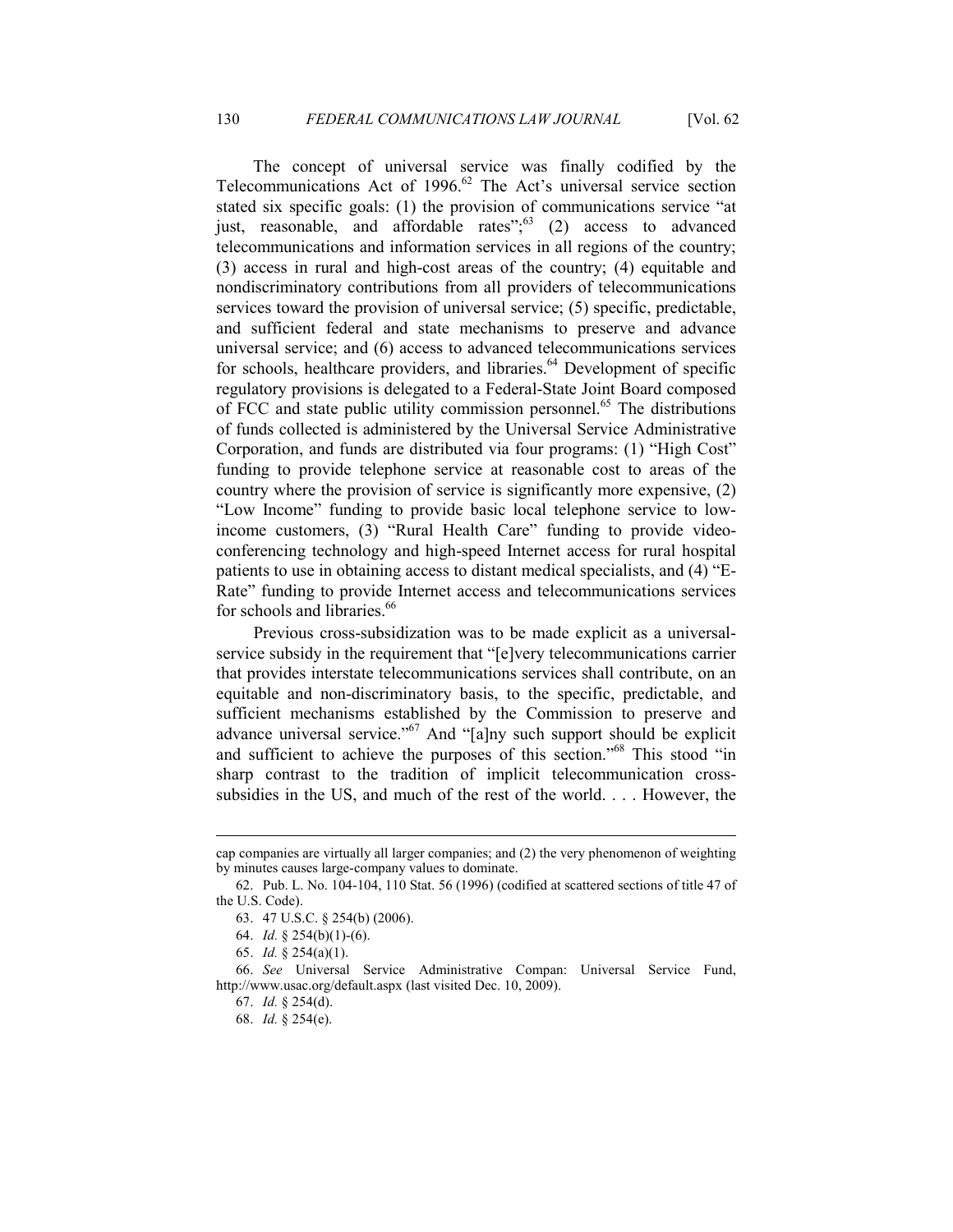FCC has made slow and limited progress in meeting the Telecommunications Act's objective of making universal service support explicit."<sup>69</sup> The persistence of implicit cross-subsidies and historical bias in favor of landline communications influences the role mobile communications plays in universal service.

# III. RECENT FEDERAL ACTIONS IMPORTANT TO MOBILE AND THE USF

Within the last two years, there has been a growing focus on universal-service policy and support mechanisms in the United States. This comes at a time when mobile technologies are critically important to consumers and to the connectivity of the nation. Four recent regulatory actions are important to federal universal service, particularly as they relate to mobile communications.

## *A. The Joint Board Recommendation*

On November 20, 2007, the FCC released the recommended decision of the Federal-State Joint Board on Universal Service.<sup>70</sup> One of the most important dimensions of the recommendation was "that the nation's communications goals include achieving universal availability of mobility services (defined as wireless voice), universal availability of broadband Internet services, and voice services at affordable and comparable rates for all rural and non-rural areas." $71$ 

The Joint Board also recommended that (1) three separate funds be established (for landline voice, mobile voice, and broadband Internet access);<sup>72</sup> (2) funding be capped at current levels;<sup>73</sup> (3) the process should avoid funding competition or building duplicate networks;  $^{74}$  (4) the "identical support" for wireless carriers at levels for landline carriers be eliminated;<sup>75</sup> and (5) reverse auctions may offer advantages over current universal service funding distribution mechanisms.<sup>76</sup>

 <sup>69.</sup> Steve G. Parsons, Laffont & Tirole's Competition in Telecommunications: A View From the US, 9 INT'L J. ECON. BUS. 419, 432-33 (2002).

 <sup>70.</sup> High-Cost Universal Service Support, *Recommended Decision*, 23 F.C.C.R. 1539, para. 1 (2007).

 <sup>71.</sup> *Id.* at para. 4.

 <sup>72.</sup> *See id*. at paras. 1, 4.

 <sup>73.</sup> *Id*. at para. 2.

 <sup>74.</sup> *Id*. at para. 3.

 <sup>75.</sup> *See id*. at para. 5.

 <sup>76.</sup> *Id*. at para. 6.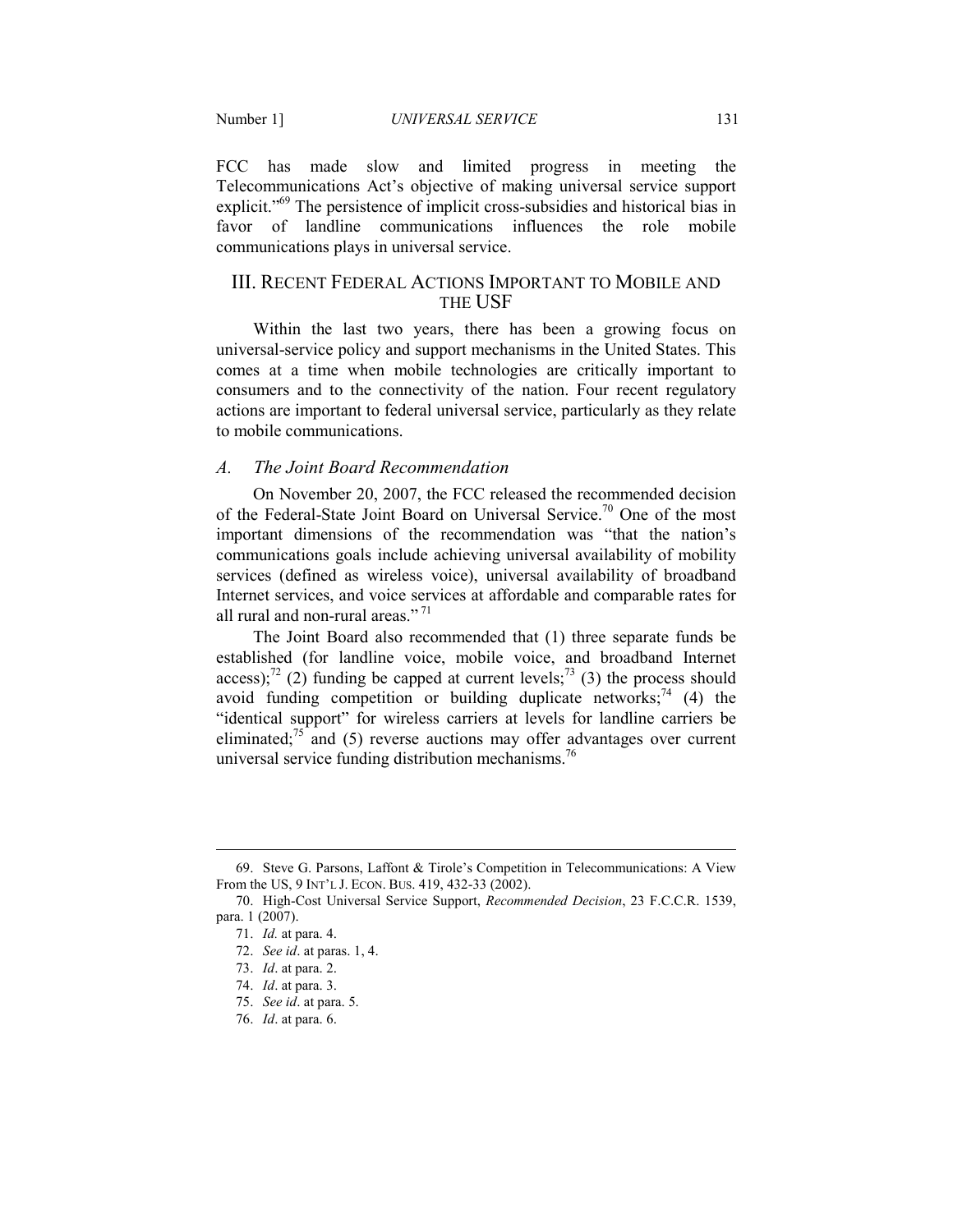# *B. The January 29, 2008, FCC Notice of Proposed Rulemaking (NPRM)*

On January 29, 2008, the FCC released its Notice of Proposed Rulemaking, providing tentative conclusions and seeking comment on issues, such as whether the identical-support rule should be eliminated, the methods by which the costs of competitive eligible telecommunications carriers (CETCs) might be calculated, and whether the funding to CETCs should be capped.<sup>77</sup> The FCC did later vote to temporarily cap the Universal Service Fund (USF) for CETCs.<sup>78</sup>

The NPRM itself was noticeably silent on whether three separate funds should be established, the process should avoid funding competition or duplicate facilities, or reverse auctions should be employed.<sup>79</sup>

#### *C. The FCC Order for an Interim Cap for CETCs*

In May 2007, the Federal-State Joint Board on Universal Service recommended an interim cap on USF payments to CETCs.<sup>80</sup> In keeping with this recommendation, the FCC ordered that "total annual competitive ETC support for each state will be capped at the level of support that competitive ETCs in that state were eligible to receive during March 2008 on an annualized basis."<sup>81</sup> The FCC provided two exemptions to the cap for CETCs "to the extent it files cost data demonstrating that its costs meet the support threshold in the same manner as the incumbent local exchange carrier (LEC)," and "competitive ETCs serving tribal lands or Alaska Native regions."<sup>82</sup>

<sup>77.</sup> High-Cost Universal Service Support, *Notice of Proposed Rulemaking*, *supra* note 16, at para. 1.

 <sup>78.</sup> High-Cost Universal Service Support, *Order*, 23 F.C.C.R. 8834, para. 5 (2008). *See, e.g.*, John Dunbar & Dibya Sarkar, *Federal Regulators Cap Cell Phone Company Payments*, BOSTON GLOBE, May 1, 2008, *available at* http://www.boston.com/ business/taxes/articles/2008/05/01/federal\_regulators\_cap\_cell\_phone\_company\_payments/.

 <sup>79.</sup> The statement of Chairman Martin reflects his continued belief in the long-term viability of reverse auctions. High-Cost Universal Service Support, *Notice of Proposed Rulemaking*, 23 F.C.C.R. 1531, 1579 (2008). Peculiarly, the statement of Commissioner Copps includes the following: "I must dissent from the NPRM's tentative conclusion that the Commission should develop an auction mechanism to determine high-cost support." *Id.* at 1581. And the statement by Commissioner Adelstein includes the following: "To that end, I am also concerned about the impact of reverse auctions and whether such mechanisms can provide adequate incentives for build out in Rural America." *Id.* at 1583. These statements must be based on their reading of a draft of the NPRM rather than the final NPRM itself.

 <sup>80.</sup> *See* High-Cost Universal Service Support, *Recommended Decision*, 22 F.C.C.R. 8998, para. 5 (2007).

 <sup>81.</sup> High-Cost Universal Service Support, *Order*, *supra* note 78, at para. 1.

<sup>82.</sup> *Id.*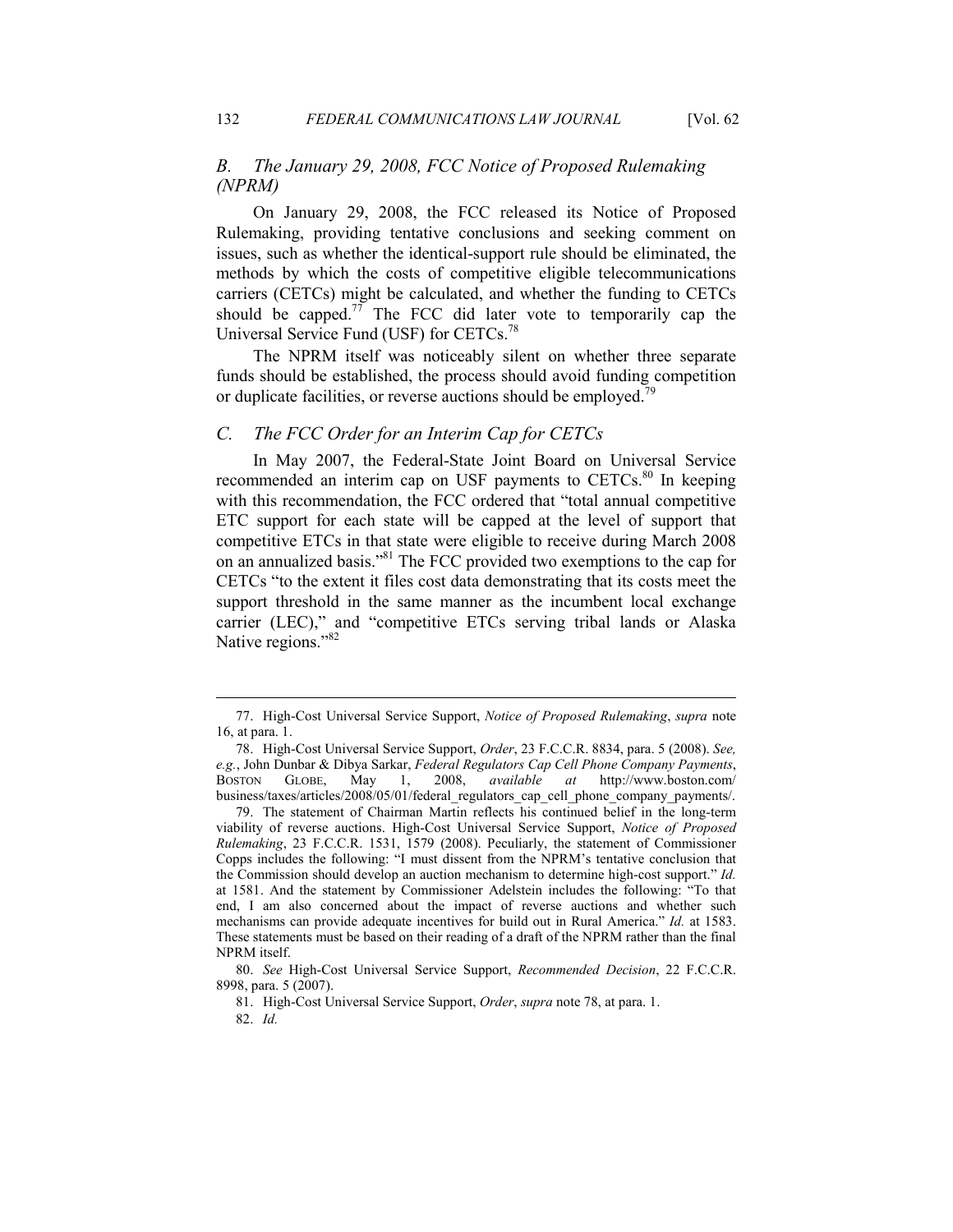# D. The November 5, 2008, FCC Order on Remand, Report and *Order, and Further Notice of Proposed Rulemaking (FNPRM)*

On November 5, 2008, the FCC released an order on remand, a report and order, and a further notice of proposed rulemaking.<sup>83</sup> Although the order largely deals with ISP-bound traffic, the FCC noted the following: "[w]e thank the Joint Board and its staff for their hard work in studying these difficult issues and in developing their recommendations. We choose not to implement these recommendations at this time, however."<sup>84</sup> The FCC did seek comments on three proposals, $85$  most notably the Chairman's Proposal $86$  which would, with respect to universal service, (1) establish a commitment to offer broadband services as a precondition to receiving high-cost, universal-service funding;<sup>87</sup> (2) establish reverse auctions to determine funding amounts for areas unserved by broadband; $88$  (3) establish a pilot program for broadband service for Lifeline and Link Up (low-income customers); $89$  and (4) collect funds via a telephone numbersbased method.<sup>90</sup>

# IV. IS MARKET INTERVENTION FOR UNIVERSAL SERVICE ECONOMICALLY RATIONAL?

At this point, we step back from the history and specific mechanisms designed to achieve universal service to consider the underlying economic rationale for intervening in markets. Given the magnitude of the interstate USF and the 11.4 percent tax on interstate telecommunications end-user services, there should be a strong economic rationale for intervention in the telecommunications market to achieve the universal-service outcome.

## *A. The Test for Market Intervention*

The value of relying on competitive markets (or, effectively, competitive markets as a practical matter) is well known in economics.<sup>9</sup> Governments should only interfere in the workings of markets when (1) the freely functioning market has failed to produce the results that would be superior for society (i.e., that market results would be welfare inferior to

 <sup>83.</sup> High-Cost Universal Service Support, *Order on Remand and Report and Order and Further Notice of Proposed Rulemaking*, 24 F.C.C.R. 6475 (2008).

 <sup>84.</sup> *Id*. at para. 37.

 <sup>85.</sup> *Id.* at para. 40.

 <sup>86.</sup> *Id.* at app. A.

 <sup>87.</sup> *Id.* at app. A at para. 20.

 <sup>88.</sup> *Id.* at app. A at para. 33.

 <sup>89.</sup> *Id.* at app. A at para. 64.

 <sup>90.</sup> *Id.* at app. A at para. 92.

 <sup>91.</sup> *See, e.g*., Edwin Mansfield, Microeconomics: Theory and Applications (1996, 9th ed).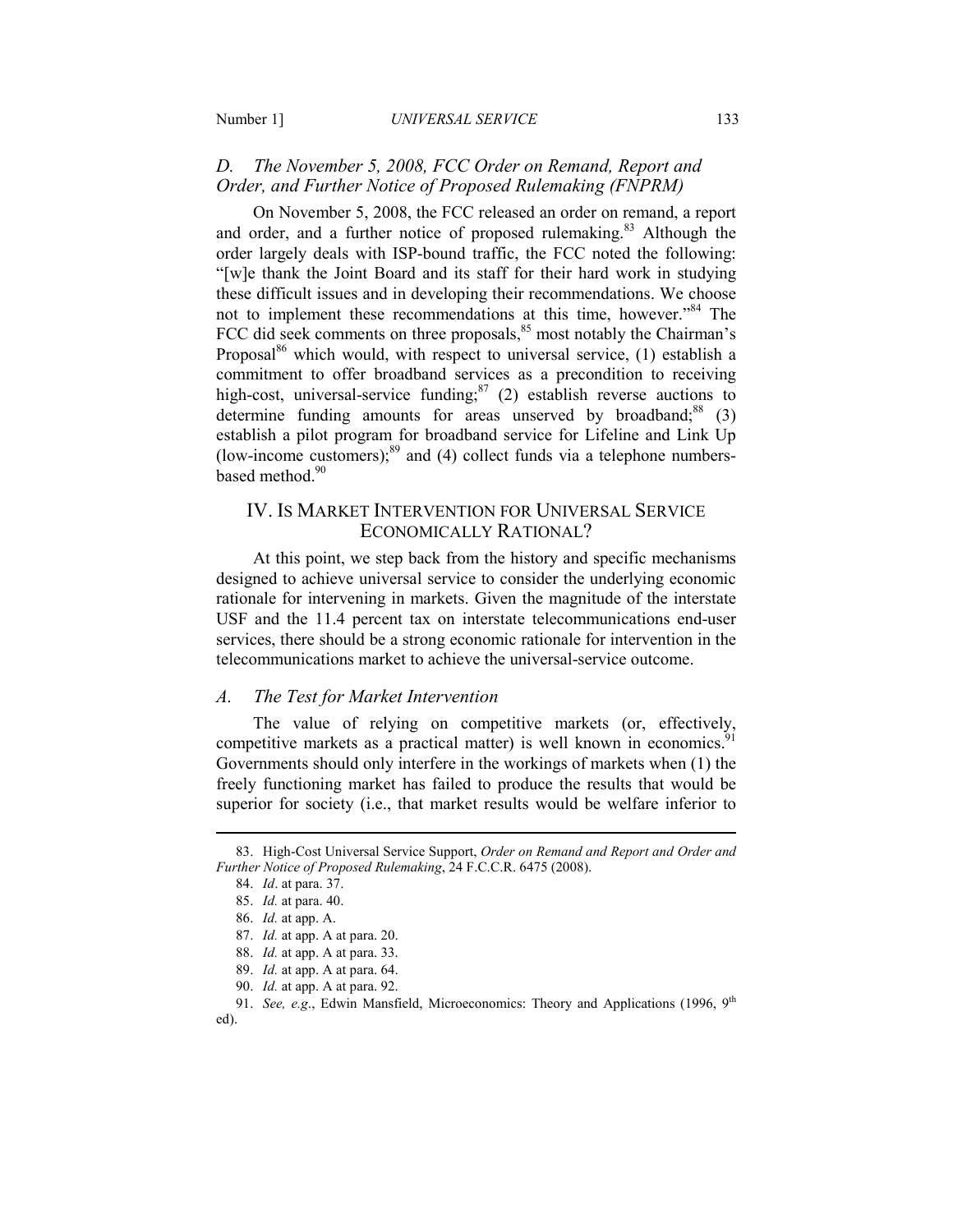intervention) and (2) the benefits of market intervention are greater than the costs of intervention (i.e., the evaluation of the potential superiority of intervention reflect both the direct costs of regulation/intervention and the indirect costs of any market distortions resulting from regulation/intervention).<sup>92</sup> This test is germane for both antitrust remedies as well as the more encompassing regulation of a market.

#### *B. Network Effects, a Rationale for Market Intervention?*

For telecommunications and for universal service in telecommunications in particular, what market characteristics may provide a rationale for government intervention? It is well known in telecommunications economics and the economics of networks, that the demand for telecommunications services is different from the demand for traditional products and services, like groceries, automobiles, or dry cleaning.<sup>93</sup> A telecommunications customer's demand will depend, in part, on factors that are external to the customer's decision to purchase.<sup>94</sup> Generally, there are two types of telecommunications positive externalities (also called, or closely related to, direct network effects or bandwagon effects).<sup>95</sup> These externalities are  $(1)$  network externalities where the value of network subscription increases with the number of subscribers on a network or a set of interconnected networks and (2) call or use

-

 93. *See* HAL R. VARIAN, JOSEPH FARRELL & CARL SHAPIRO, THE ECONOMICS OF INFORMATION TECHNOLOGY: AN INTRODUCTION (2004); *see also* Stanley J. Liebowitz & Stephen E. Margolis, *Network Effects, in* 1 Handbook of Telecommunications Economics, 75 (Martin E. Cave et al. eds., 2002).

 <sup>92.</sup> *See, e.g.*, CHARLES WOLF, JR., MARKETS OR GOVERNMENTS: CHOOSING BETWEEN IMPERFECT ALTERNATIVES (2nd ed. 1988); R. H. Coase, *The Problem of Social Costs*, 3 J.L. & ECON. 1, 34 (1960) ("The Pigovian analysis shows us that it is possible to conceive of better worlds than the one in which we live. But the problem is to devise practical arrangements which will correct defects in one part of the system without causing more serious harm in other parts.").

 <sup>94. &</sup>quot;In economics, an externality is an impact on any party not directly involved in an economic decision. An externality occurs when an economic activity causes external costs or external benefits to third party stakeholders who cannot directly affect an economic transaction." ORGANIZATION OF ECONOMIC COOPERATION & DEVELOPMENT, ENVIRONMENTAL RISKS AND INSURANCE 22 (2003). POLLUTION is an example of a negative externality; the polluter causes costs for others, and without government intervention, these costs are not considered by the polluter (i.e., not included in the polluters decision process). Dr. Paul Johnson, A Glossary of Political Economic Terms - Externality, http://www.auburn.edu/~johnspm/gloss/externality (last visited Dec, 10, 2009). In telecommunications, positive externalities (often referred to as network effects) are important.

<sup>95.</sup> *See generally* Liebowitz & Margolis *supra* note 93; Jeffrey H. Rohlfs, *Bandwagon Effects in Telecommunications, in* 2 HANDBOOK OF TELECOMMUNICATIONS ECONOMICS 81 (Sumit K. Majumdar et al. eds., 2005); JEFFREY H. ROHLFS, BANDWAGON EFFECTS IN HIGH-TECHNOLOGY INDUSTRIES (2001); VARIAN, FARRELL & SHAPIRO, *supra* note 93. *See also* BRANDS & LEO, *supra* note 20, at 19.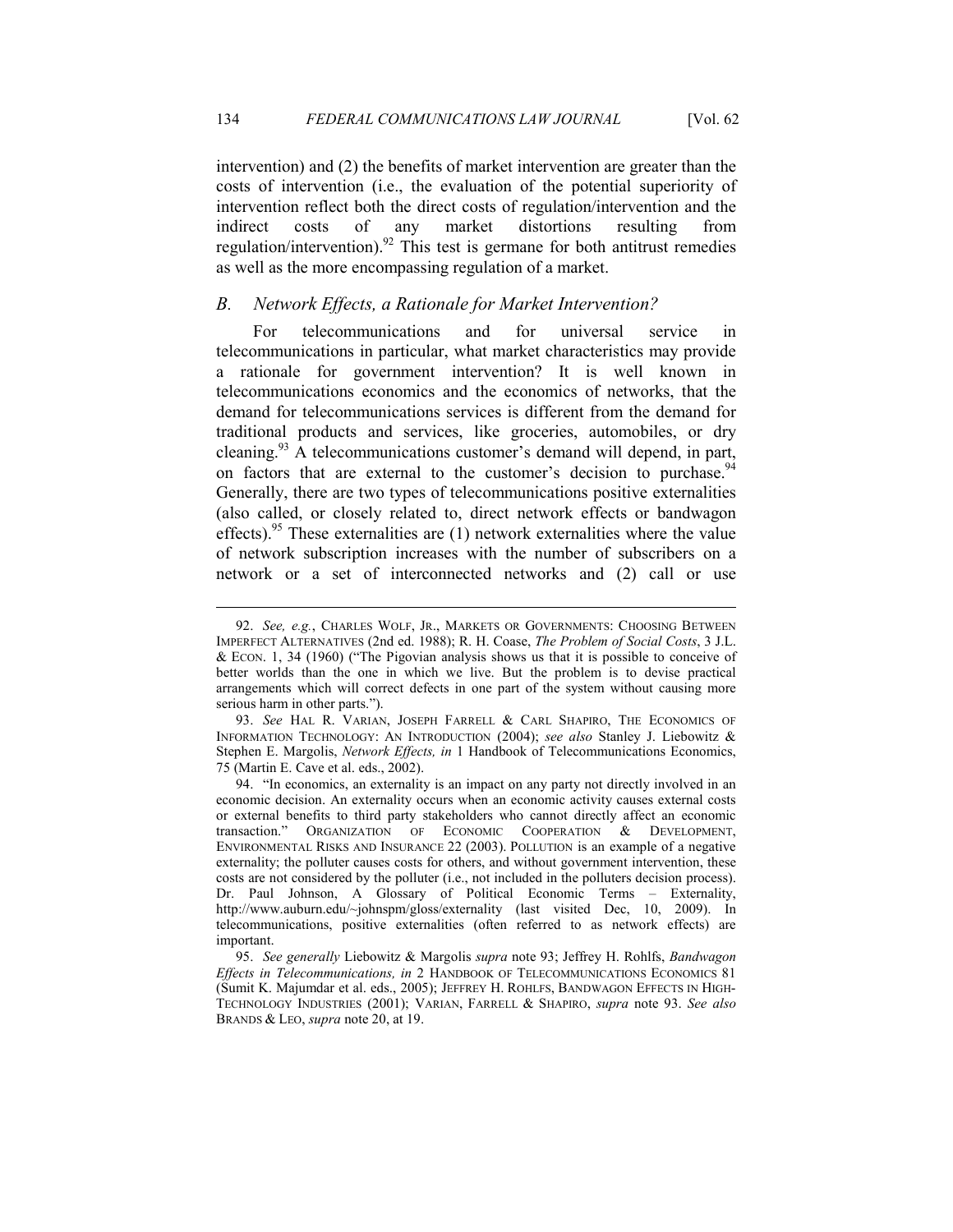<u>.</u>

externalities, which recognize that, for most calls, one party obtains value from the call but generally does not pay for the call.<sup>96</sup> It is also useful to recognize that the value of subscription is derived from the value customers expect to obtain from the calls they will make. $97$ 

A direct network effect (or network externality) occurs when one customer's subscription to the network leads to value obtained from other subscribers on the network.<sup>98</sup> Examples of direct network effects include voice telephony, fax machines, and e-mail accounts. Indeed, direct network effects create a strong incentive for network providers to be interconnected (since network effects span individual providers) and a potential rationale for government intervention to ensure interconnection on reasonable terms between network providers. The existence of a direct network effect will likely cause a critical mass of customers, beyond which the market will be sufficient and self-sustainable.<sup>99</sup>

 <sup>96.</sup> *See, e.g.*, Jeffrey Rohlfs, *A Theory of Interdependent Demand for a Communications Service*, 5 Bell J. Econ. & Mgmt. Sci. 16 (1974); Ingo Vogelsang & Bridger M. Mitchell, Telecommunications Competition: The Last Ten Miles 51 (1997); Harald Gruber, The Economics of Mobile Telecommunications 191 (2005); Lester D. Taylor, Telecommunications Demand in Theory and Practice 9 (1994) ("This is the first of two demand externalities associated with the telephone, and is usually referred to as the *call* (or *use*) externality."); John T. Wenders, The Economics of Telecommunications: Theory and Policy 29 (Ballinger 1987) ("Finally, back to telephones. There are two possible sources of externalities here—call externalities or network externalities. Call externalities may result from the fact that both parties [of the call] may benefit from the placement of a phone call even though the cost usually falls entirely on the caller. One of the ways in which call externalities are revealed is by the value placed on telephone access [subscribership] for the purpose of receiving incoming calls.").

 <sup>97.</sup> *See, e.g.*, Lyn Squire, *Some Aspects of Optimal Pricing for Telecommunications*, 4 BELL J. ECON. & MGMT. SCI. 515 (1973); WENDERS, *supra* note 96, at 29, 46-53; TAYLOR, *supra* note 96, at 28-31, 83.

 <sup>98.</sup> An indirect network effect is one in which two or more products in a "system" are strong complements. Consider the example of DVD players and DVDs; customers do not directly obtain value from others owning a DVD player, but rather benefit indirectly from the greater choice of DVDs that exist with a large number of customers owning DVD players. *See, e.g.*, ROHLFS, *supra* note 95; VARIAN, FARRELL & SHAPIRO *supra* note 93. The text by Varian, et al, provides a very intuitive, nontechnical treatment of the topic of direct and indirect network effects.

 <sup>99.</sup> *See*, *e.g.*, VARIAN, FARRELL & SHAPIRO, *supra* note 93 at 34-35, fig. 3. The graph, *infra*, is a slight modification to the one at page 35. *Id.* at 35.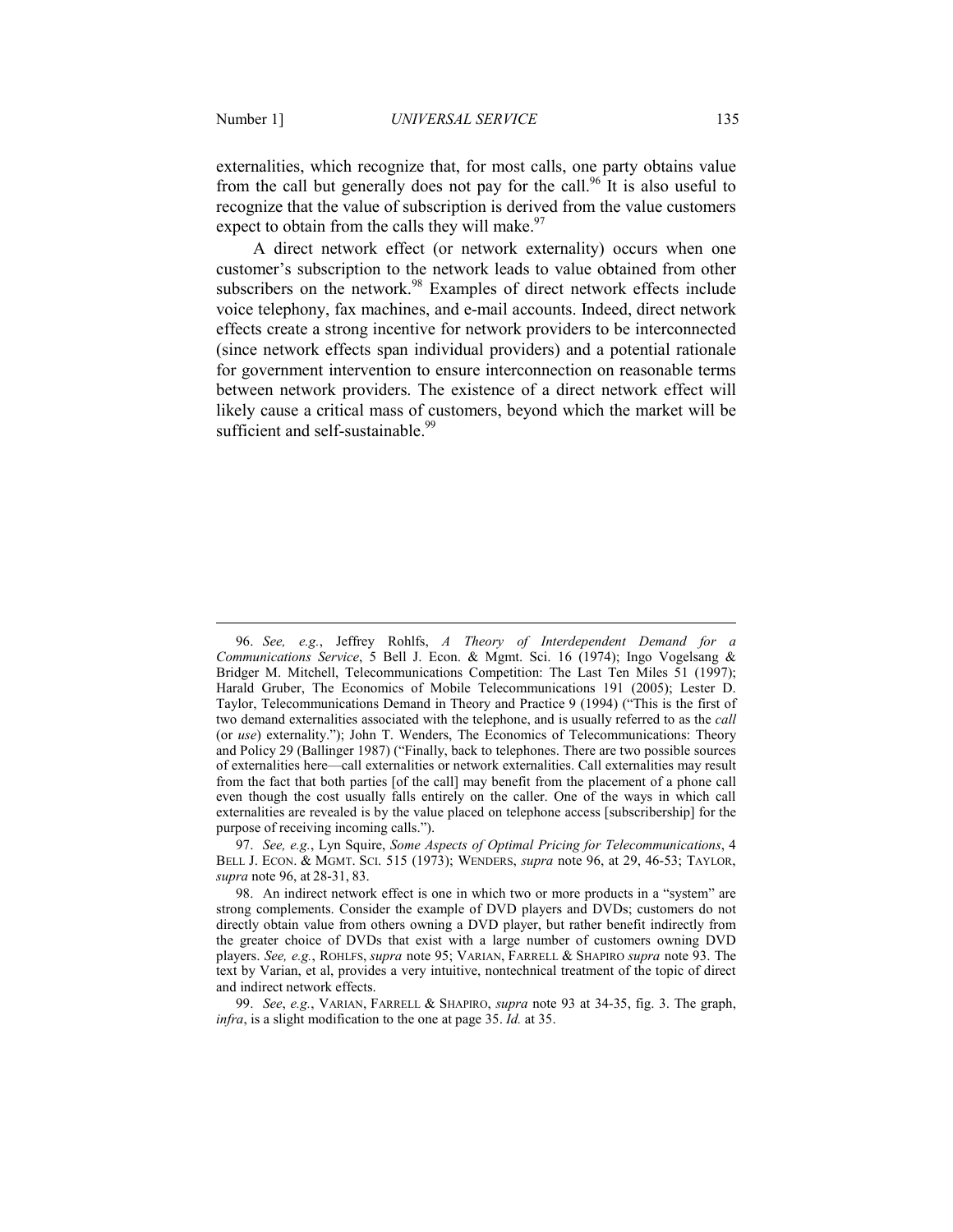#### **Demand and Supply for a Network Good**



However, if the market fails to reach critical mass, significant potential welfare gains (potential consumer surplus plus potential producer rents) will not be obtained. This risk of failure is a strong potential rationale for government intervention. But those who understand direct network effects and the U.S. voice telecommunications market know that critical mass has long been surpassed.<sup>100</sup> Therefore, the potential failure to reach critical mass is not a viable rationale for universal service policies for voice communications in the United States.

Direct network effects can still provide a weaker rationale for a universal-service policy because the marginal network subscriber may receive value of subscription below the price/cost of subscription, but the benefit to others on the network of adding the marginal subscriber creates a total societal value that is greater than the price/cost of subscription. To the extent that the marginal cost of adding subscribers is below the marginal subscription price, this rationale becomes stronger for government intervention.<sup>101</sup>

 <sup>100.</sup> Indeed, Jeffrey Rohlfs has argued that AT&T originally employed a very poor market strategy that was largely counter to the concept of direct network effects and critical mass. ROHLFS, *supra* note 95, at 76-79. However, despite its ineptitude in this regard, AT&T still managed to achieve critical mass.

 <sup>101.</sup> The relevant comparison would be the marginal cost of adding a subscriber vis-àvis the ∑ value of subscription to adding the last subscriber (across all subscribers *n*). Note that a monopolist provider would likely attempt to internalize this effect, but competing providers would only attempt to internalize the effect to the extent that the value is received by other subscribers on their own (but not other) networks.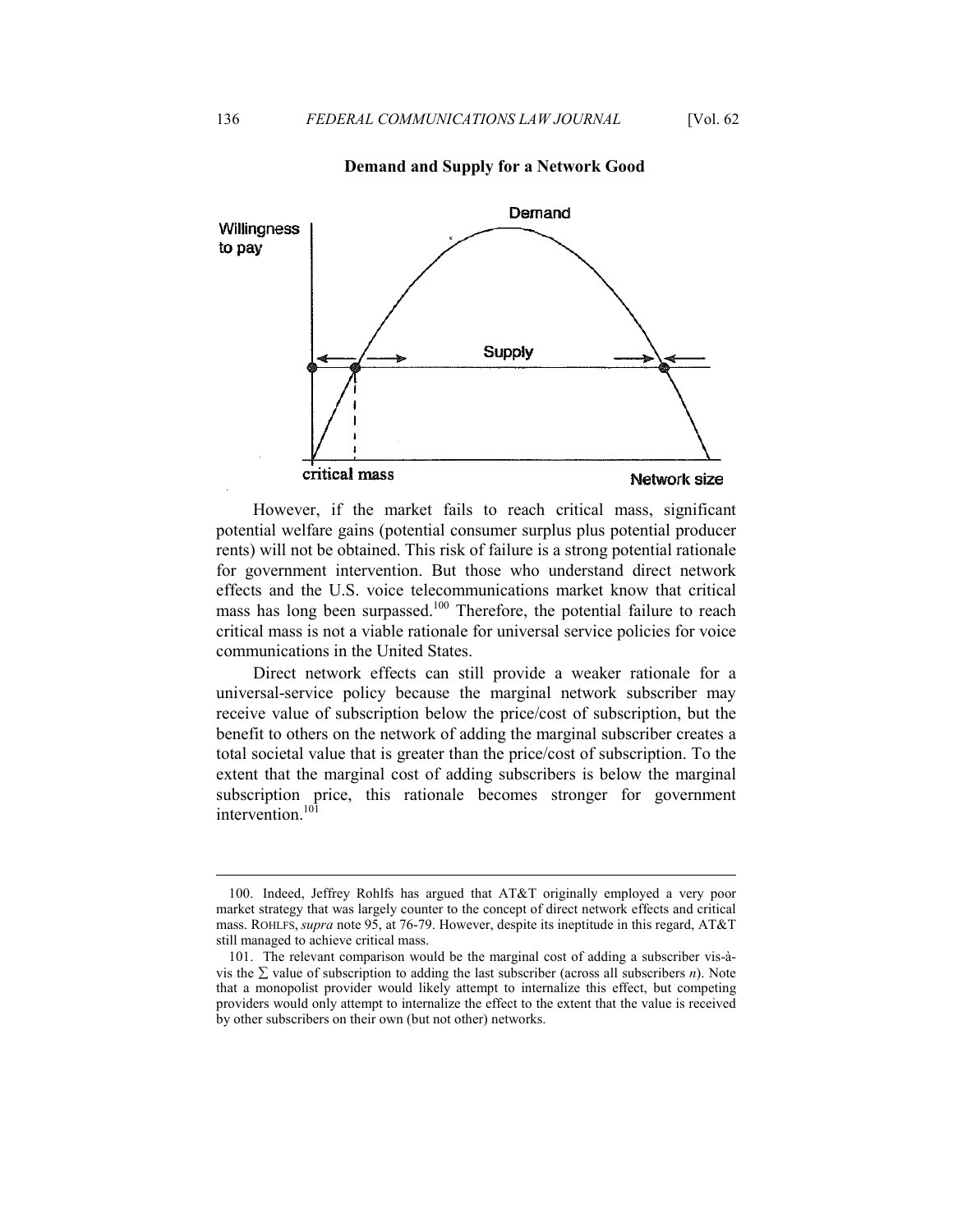<u>.</u>

Direct network effects are also important to large network providers as they attempt to internalize their own customers' externalities in pricing.<sup>102</sup> This could come in the form of low or negative margins on subscription prices and handsets (for mobile providers) and higher margins for vertical features and usage. This could also take the form of price discrimination to attract low-demand-elasticity subscribers. To the extent that a provider attracts a community of interest (a group that tends to call each other), the incentive for the provider to internalize the network externality is stronger.

As total network penetration reaches very high levels, the network externality (the value to existing subscribers) of adding an additional subscriber tends to be relatively low. Telephone penetration in the United States peaked in 2003, at approximately ninety-six percent.<sup>103</sup> Given that a relatively small proportion of households have no telephone service, there may be greater value in encouraging additional mobile subscription to allow individuals to connect for a higher proportion of time and across a greater geographic space. However, even mobile subscription in the United States is relatively high, at eighty-seven percent.<sup>104</sup>

Unfortunately, there is not a well-developed literature measuring the network externality. A landline study from the early 1980s found that the external benefit from adding a marginal subscriber was only about \$4 per month.<sup>105</sup> Moreover, the current literature suggests that the cost of adding a marginal customer to the network by simply keeping subscription prices low to all customers is exceptionally high. One study found that the cost is more than \$20,000 to add a marginal customer with generically low prices for all subscribers.<sup>106</sup> In contrast, means-based mechanisms (like the Lifeline and Link Up programs at the federal level) are much more effective.<sup>107</sup> In economic parlance, these programs utilize price

 <sup>102.</sup> The externality is external to the individual customer decision-making process regarding subscription, not necessarily external to the network provider's decision making.

 <sup>103.</sup> FCC, Telephone Penetration by Income by State: Data Through March 2007, tbl. 4 (March 2008).

 <sup>104.</sup> CTIA—The Wireless Association, Wireless Quick Facts, http://www.ctia.org/content/index.cfm/AID/10323 (last visited Dec. 10, 2009).

 <sup>105.</sup> Given the vintage of this study, a current study would reflect an inflation adjustment, causing the value to be higher, but would also reflect a lower value due to higher penetration rates. JOHN T. WENDERS, THE ECONOMICS OF TELECOMMUNICATIONS: THEORY AND POLICY 65 (Ballinger 1987), (citing Lewis Perl, "Residential Demand for Telephone Service") (on file with the author).

 <sup>106.</sup> Christopher Garbacz & Herbert G. Thompson, Jr., *Estimating Telephone Demand with State Decennial Census Data from 1970-1990: Update with 2000 Data*, 24 J. REG. ECON. 373, 377 (2003) ("The subsidy per year per added household would be about \$20,570 (1999 dollars) [with an untargeted 10% reduction in monthly price].")

 <sup>107. &</sup>quot;Means-based" generally refers to support mechanisms restricted to—or targeted to—lower-income individuals.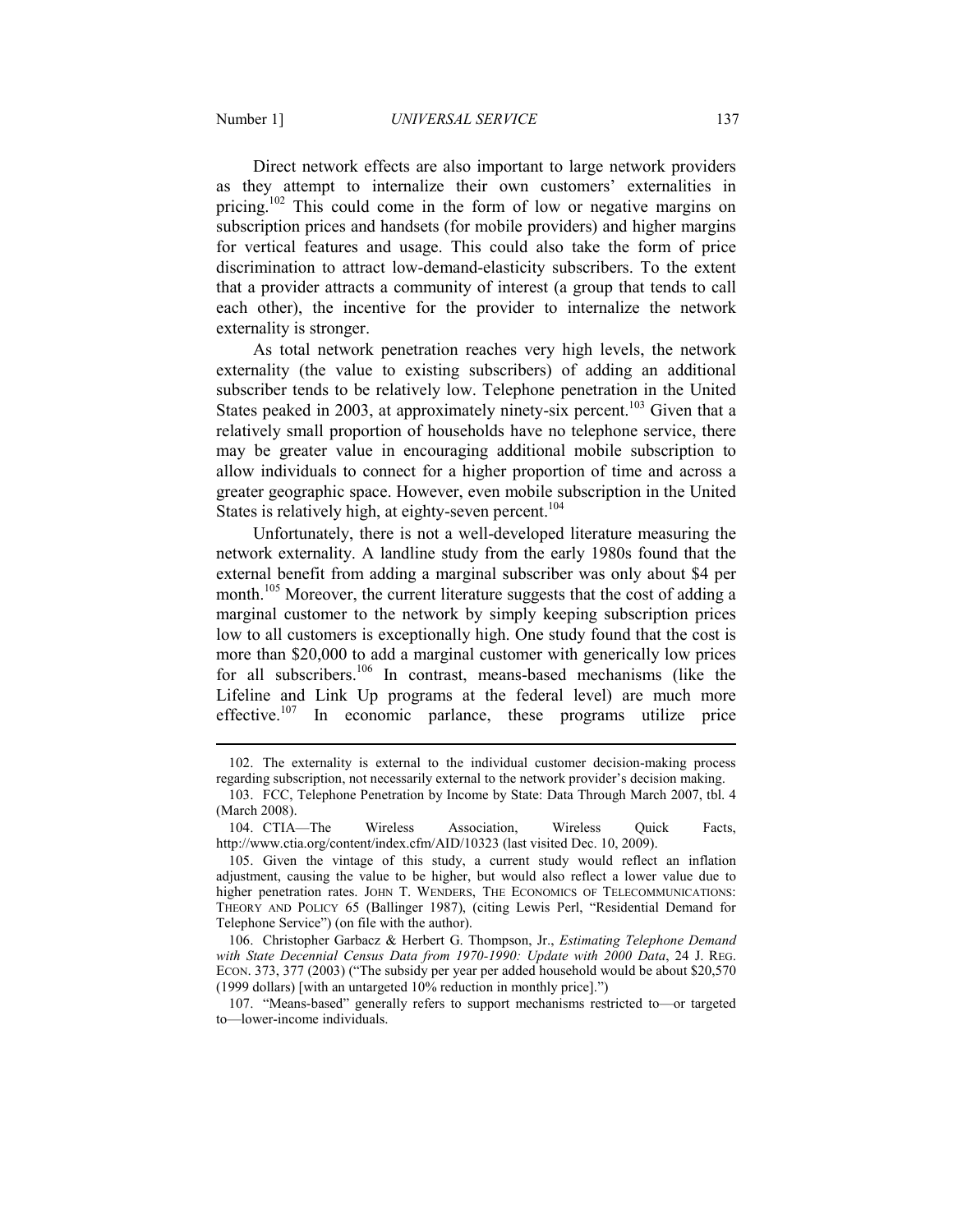discrimination to attract the customer segment that is likely to be much more price sensitive and would otherwise be less likely to have subscribed without assistance.<sup>108</sup>

# *C. Nonmeans-Based Mechanisms for Voice Communications Fail the Test*

Telecommunications/network economics, under the right circumstances, provides a theoretical rationale for market intervention to promote universal service—to induce additional subscribers to join the network. However, given the maturity of the U.S. telecommunications network (and the fact that the network has long ago surpassed the required critical mass) and the small proportion of customers without service, the potential justification is weak. This is especially true in light of the empirical literature suggesting that the cost of adding subscribers via nonmeans-based, universal-service mechanisms is far higher than the benefits of adding those subscribers.<sup>109</sup> Therefore, nonmeans-based, universal-service mechanisms for voice communication in the United States fail the test for justifying market intervention (i.e., the evidence suggests that the costs are far higher than the benefits).

As for potential subsidies for broadband subscription, our research is not sufficient to provide a conclusion, but we raise five points to consider. First, the Internet and independent broadband technologies have also obviously passed critical mass. Second, by all measures, broadband subscription is currently much lower than telephone subscription, meaning that there likely is greater potential for higher marginal value by adding subscribers vis-à-vis voice telephony.<sup>110</sup> Third, the most obvious direct network effect is e-mail use, but most e-mail sent has relatively low bandwidth requirements. Fourth, since the demand for any network subscription is derived from the value of usage, higher bandwidth usage certainly could contribute to higher values of subscription and perhaps to some other form of a network effect, such as subscriptions in order to share large files. Fifth, there may be an economic-development rationale for subsidies given the lower rates of penetration of broadband (vis-à-vis voice

 <sup>108.</sup> *See, e.g*., Garbacz & Thompson, *supra* note 106; FCC, TELEPHONE PENETRATION BY INCOME BY STATE, *supra* note 103, at 5 ("On average, for low-income households in those states where full or high assistance is provided, telephone penetration increased by 3.2%, between March 1997 and March 2007.").

 <sup>109.</sup> *See also,* Fcc, Bringing Broadband to Rural America: Report on Rural Broadband Strategy Fn. 285 (2009); and Robert Crandall and Leonard Waverman, Who Pays for Universal Service: When Telephone Subsidies Become Transparent (2000). "Based on these results, one might make a mild case for subsidizing one-time connection charges, but the case for widespread suppression of all continuing monthly residential rates through internal cross subsidies is surely much weaker." *Id.* at 90.

 <sup>110.</sup> *Compare* FCC, TRENDS IN TELEPHONE SERVICE, Tbl. 2.5 *with* Tbl. 7-3 (2008).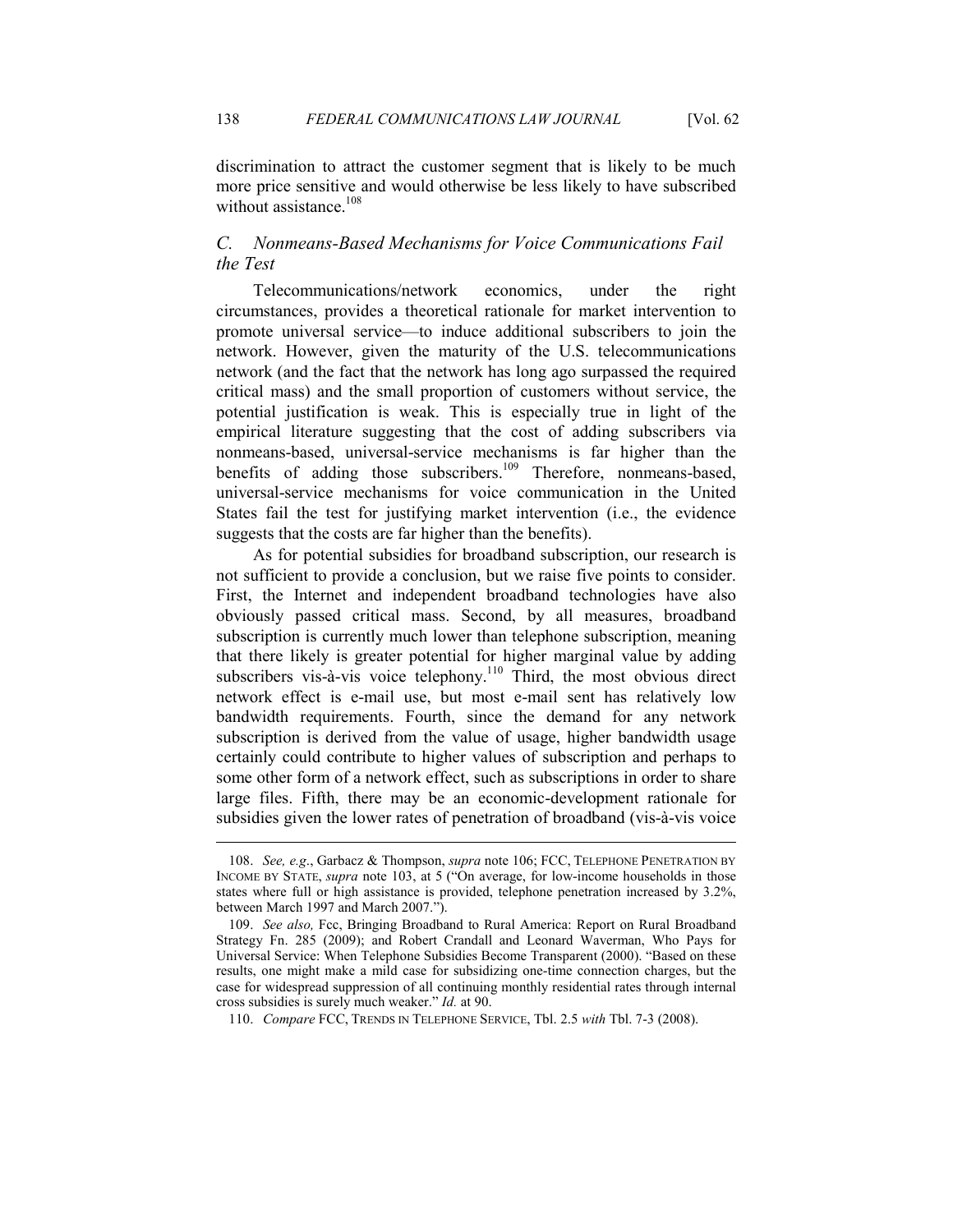<u>.</u>

telephony), especially in rural areas—that is, the existence of broadband may attract higher-valued businesses (including those relying more on small office/home office (SOHO) arrangements).<sup>111</sup> This may be important for local jurisdictions competing for residents and businesses.<sup>112</sup> For example, a June 2007 study found that, "for every one percentage point increase in broadband penetration in a state, employment is projected to increase by  $0.2$  to  $0.3$  percent per year."<sup>113</sup> As of December 2006, the International Telecommunications Union lists the United States as ranking only twenty-fourth in broadband penetration in the world.<sup>114</sup> There are also likely savings in fuel, opportunity cost of travel time, and pollution reductions from expanded broadband connectivity.

## *D. A Rationale for Rural Subsidization?*

Network effects provide the primary potential economic rationale for subsidization of network subscription. Nonmeans-based subsidization of voice communications, however, apparently fails the benefit/cost test for government intervention. Is there an alternate rationale to provide subsidies to rural voice telecommunications or broadband services?

If there is a significant difference in the demand elasticity for the group of potential rural subscribers, this could provide some basis for an economic rationale for rural subsidies.<sup>115</sup> Targeted means-based voice telecommunications subsidies are relatively more effective than nonmeans-

 <sup>111.</sup> *See, e.g.*, Center to Bridge the Digital Divide: Rural Bridges Projects, Washington State University, http://cbdd.wsu.edu/projects/rural/ruralbridges/projects.html#eda (last visited Dec. 10, 2009); NoaNet Infrastructure, http://www.noanet.net/infrastructure/ (last visited Dec. 10, 2009).

 <sup>112.</sup> Much of the potential gains to one community are likely losses to another community. As jurisdictions compete for such residents, these transfers should be irrelevant to national policy.

 <sup>113.</sup> Robert Crandall, William Lehr & Robert Litan, *The Effects of Broadband Deployment on Output and Employment: A Cross-sectional Analysis of U.S. Data*, THE BROOKINGS INSTITUTE (July 2007), *available at* http://www3.brookings.edu/ views/papers/crandall/200706litan.pdf.

 <sup>114.</sup> Economies by Broadband Penetration, 2007 International Telecommunications Union, http://www.itu.int/ITU-D/ict/statistics/at\_glance/top20\_broad\_2006.html (last visited Dec. 10, 2009).

 <sup>115.</sup> We use the term "elasticity of demand" to refer to the price responsiveness of the group. For any individual consumer, network subscription can be considered a binary choice: they either subscribe to the network or they do not. One can model the choice by any member of the group as a probability of subscription (dependent on, for example, demographic characteristics such as income). However, as a group, one may still discuss demand elasticity. For a group, the higher the own-price elasticity of demand for network subscription, the more likely any form of a subsidy that has the effect of reducing the price paid by consumers of that group will lead to the addition of a network subscriber—to induce someone within that group to subscribe to voice telecommunications service who would otherwise not have subscribed.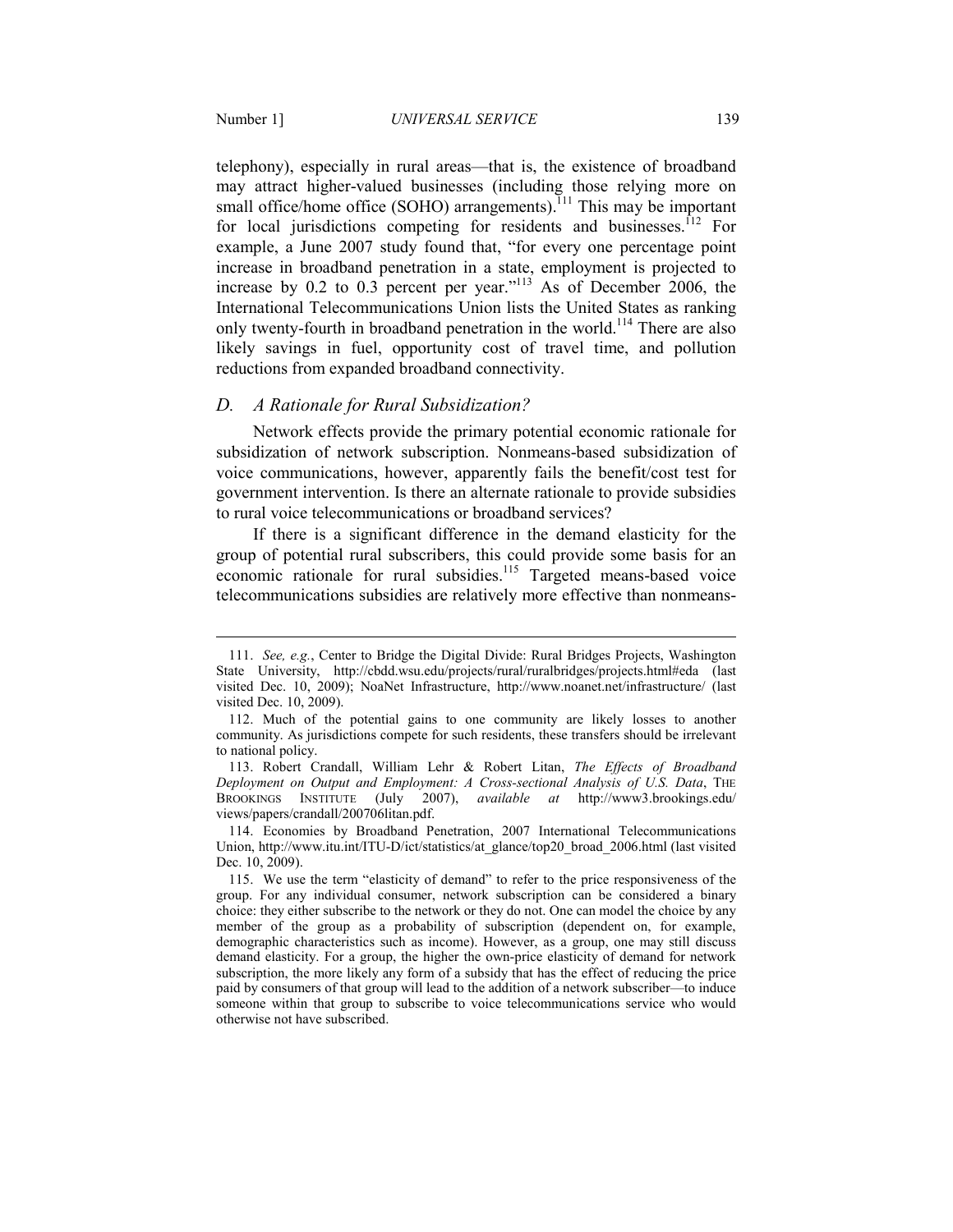based subsidies because they represent a form of price discrimination, focusing on a relatively price-sensitive group (low-income consumers). It is indeed logical to expect that, as a group, low-income consumers are more price sensitive for virtually any good or service, including subscription to a communications network. However, we are not aware of research that suggests that rural America has significantly higher own-price elasticity of demand for voice or broadband subscription.

Even so, the prices of some goods and services do vary across urban/rural categories. Housing and land prices, for example, are obviously much higher in urban areas.<sup>116</sup> Means-based subsidies for housing do exist, but we are not aware of any nonmeans-based subsidies. Like housing subsidies, subsidies to rural telecommunications and broadband services are likely to be more effective if they are means-based, if one believes that additional subsidies are warranted beyond those existing for voice telephony.

## *E. It Is Critical to Avoid Distorting the Competitive Process*

For any government intervention in a market, it is important to avoid unintended distortions in the competitive process, especially when, as here, the rationale for market intervention is weak. It is absolutely critical for the FCC and state commissions to avoid any measures that distort the competitive process as it generates revenues for, and provides subsidies to, telecommunications and broadband services.

The Rural Task Force noted nine years ago that "Section 254(b) and 214(e) of the 1996 Act provide the statutory framework for a system that encourages competition while preserving and advancing universal service."<sup>117</sup> The FCC recognized this statutory mandate in 1997, when it stated that "[u]niversal service support mechanisms and rules should . . . neither unfairly advantage nor disadvantage one provider over another, and neither unfairly favor nor disfavor one technology or another."<sup>118</sup> We applaud the FCC for previously establishing competitive neutrality as a principle of universal service, $119$  such that universal service neither disadvantages one technology or service provider over another. Our concern is that this principle has not been consistently applied.

 <sup>116.</sup> *See* National Association of Realtors, Metropolitan Median Prices—3rd Quarter 2009, *available at* http://www.realtor.org/research/research/metroprice.

 <sup>117.</sup> Rural Task Force, *Competition and Universal Service* 8 (The Rural Task Force of the Federal-State Joint Board on Universal Service, White Paper No. 5, 2000, *available at*, http://www.wutc.wa.gov/rtf/old/RTFPub\_Backup20051020.nsf/43e458610b70dda8882567d 00074c6cd/6597dd7d0c39c96f88256977006190f7/\$FILE/Wp5.pdf.

 <sup>118.</sup> Federal-State Joint Board on Universal Service, *Report and Order*, 12 F.C.C.R. 8776, para. 47 (1997).

 <sup>119.</sup> *Id.* at paras. 46-48.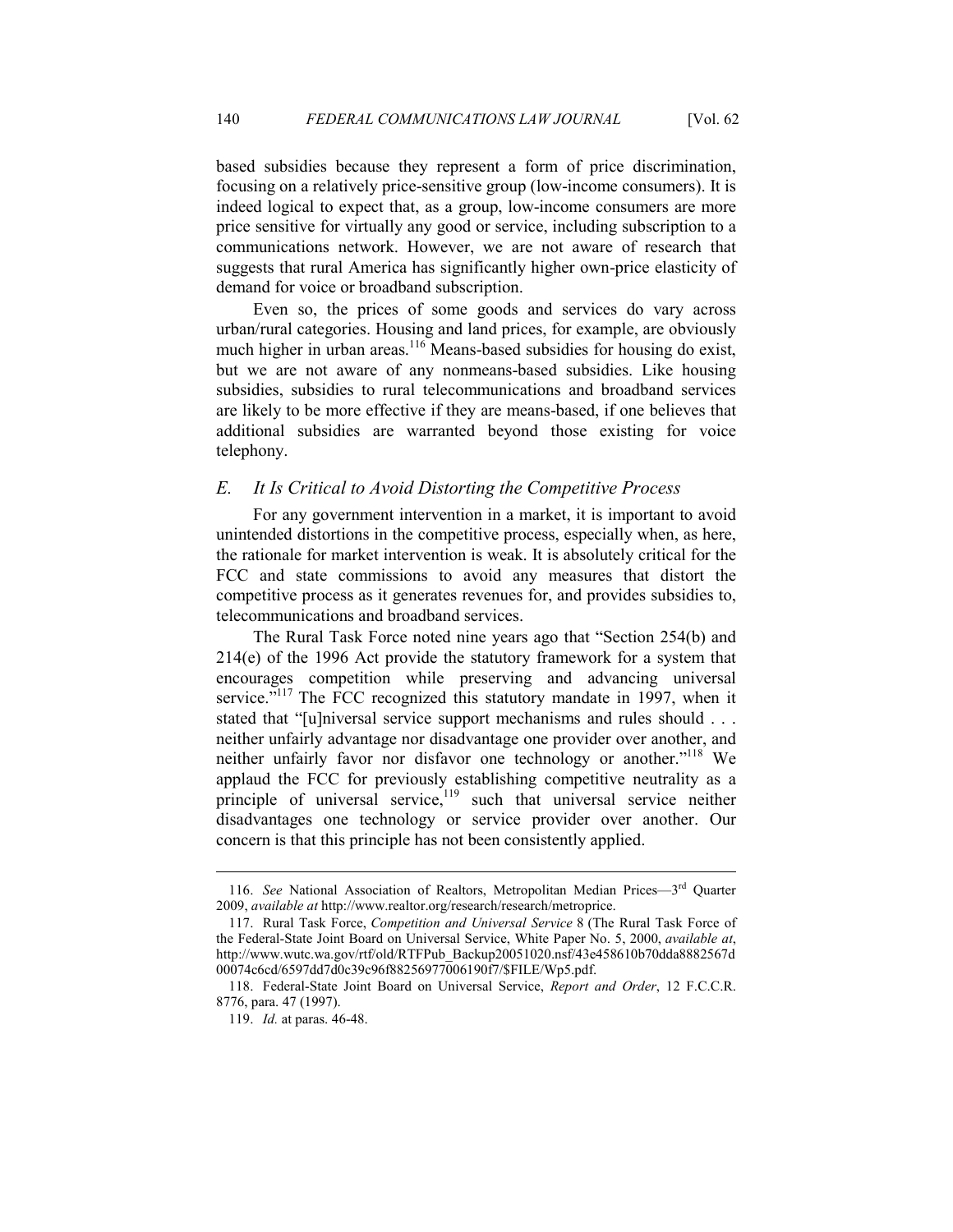The U.S. Court of Appeals for the Fifth Circuit held in *Alenco Communications, Inc. v. FCC* that the universal-service "program must treat all market participants equally—for example, subsidies must be portable—so that the market, and not local or federal government regulators, determines who shall compete for and deliver services to customers."<sup>120</sup> The Fifth Circuit noted that nondiscriminatory access to high-cost support, by incumbent and competitor alike "is made necessary not only by the economic realities of competitive markets but also by statute<sup>"121</sup> and that "[t]he FCC must see to it that *both* universal service and local competition are realized; one cannot be sacrificed in favor of the other."<sup>122</sup>

# V. U.S. HISTORY AND PAST POLICIES HAVE FAVORED LANDLINE OVER MOBILE TECHNOLOGY

Because of the relatively weak economic rationales for nonmeansbased support for voice communications universal service, it is critically important that universal-service mechanisms not distort the competitive process. One form of such market distortion can occur by favoring one type of technology over another. We find that universal-service policy in the United States has favored landline over mobile technologies; this is in keeping with several characteristics of U.S. history and regulatory policy that have favored landline technology over mobile technology.

# A. Previously, Mobile Providers Could Not Obtain High-Cost *Funding*

Prior to the Telecommunications Act of 1996, only incumbent landline local exchange carriers could receive high-cost, universal-service funding. While this asymmetry was, at least in theory,<sup>123</sup> eliminated by the FCC's implementation of the Act, the historical bias clearly has effects today. It is likely that there are some rural areas for which a wireless technology would have been the least-cost technology. As such, rational public policy would have been to have a wireless provider be the incumbent provider in that jurisdiction. Landline providers obviously now have the advantage of having received high-cost funding for some period of time already.

 <sup>120.</sup> Alenco Comm's, Inc. v. FCC, 201 F.3d 608, 616 (5th Cir. 2000).

 <sup>121.</sup> *Id.*

<sup>122.</sup> *Id.* at 615.

 <sup>123.</sup> We do not treat here the issue of the difficulty wireless providers may have in obtaining CETC status in some jurisdictions.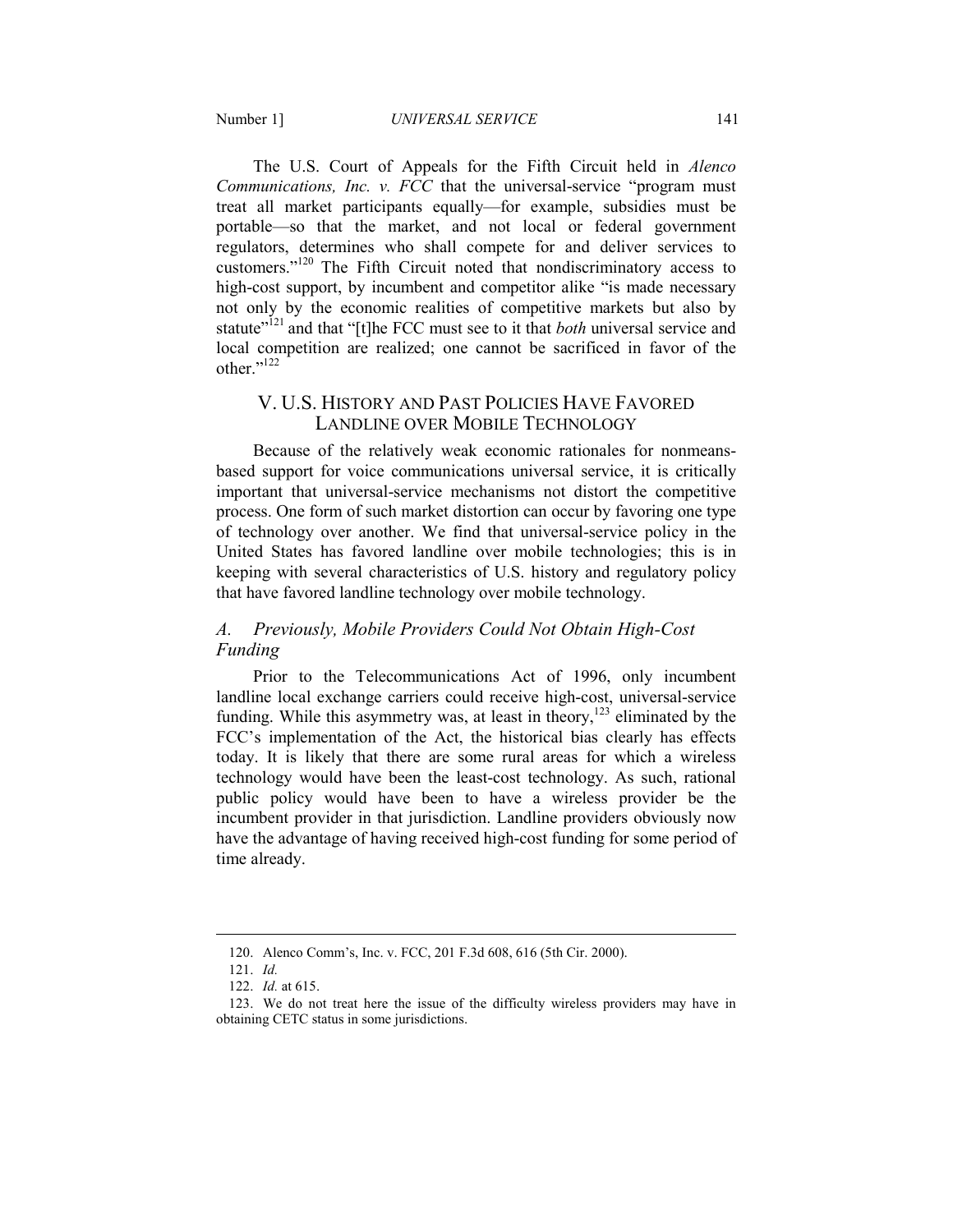# *B. Wireless Providers Do ot Receive Landline Switched-Access Charges*

Originating and terminating switched-access charges are still, on average, greater than the marginal cost of originating and terminating calls. Indeed, the so-called common carrier line charge is by its name and nature designed to recover a portion of the nontraffic–sensitive loop costs. While federal switched access charges have declined over time for large carriers, state-based rates are often still comparatively high, particularly for smaller rural landline providers. For example, the table below shows the rates in our former state of residence, Missouri.<sup>124</sup> Note that, even counting the large carriers like AT&T, thirty-six of the forty-three telephone companies have average switched-access rates (across interLATA and intraLATA rates) per conversation minute of \$0.1388 or higher.<sup>125</sup>

 <sup>124.</sup> Telecomm. Dep't, Missouri Pub. Serv. Comm'n, Switched Access Rate Comparison of Incumbent Local Exchange Carriers (2009), *available at* http://www.psc.mo.gov/telecommunications/industry-information/access.pdf.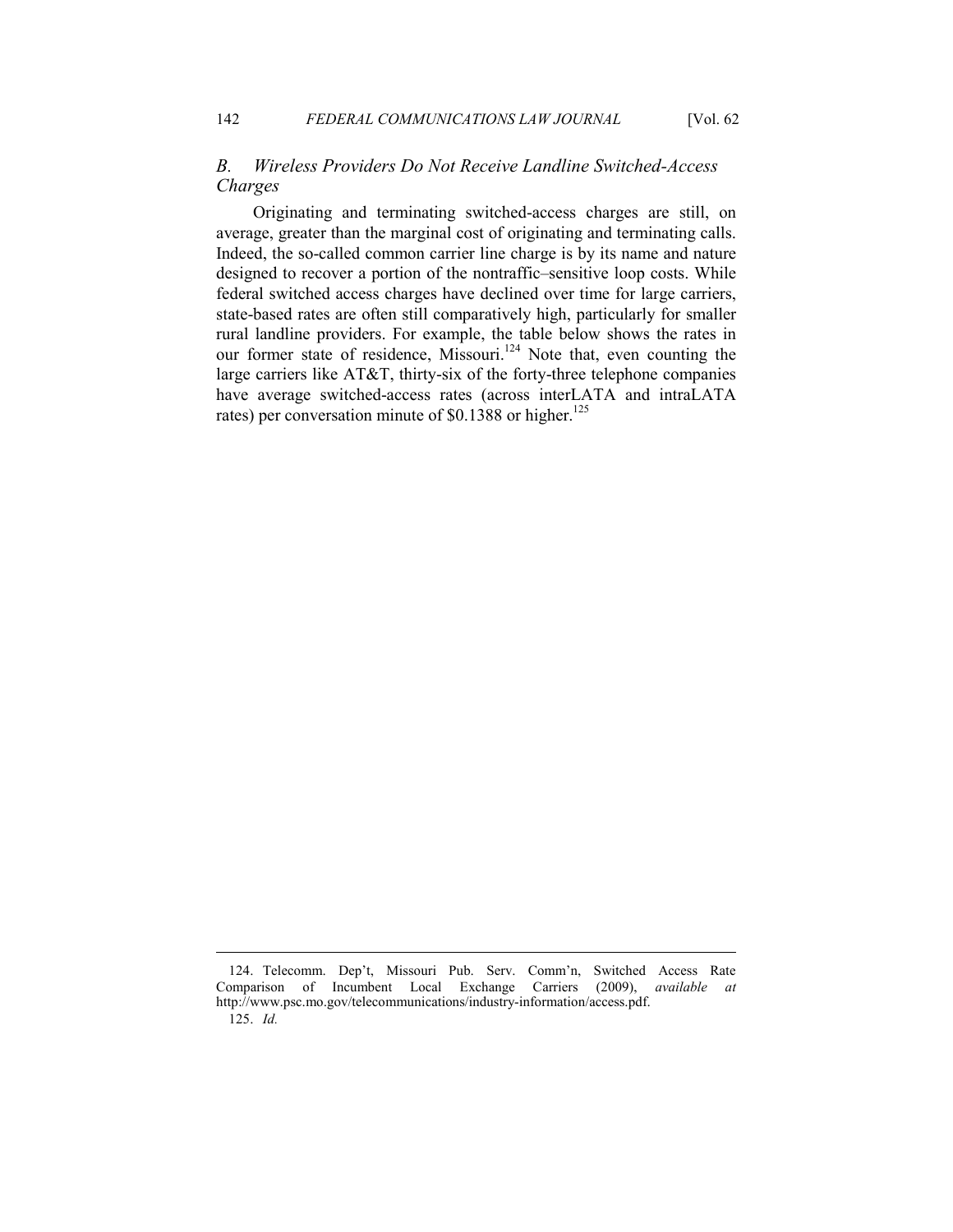| Current Status              | orted by Company.           | Name                           |                                                 | All figures in USA Dollars |                        |                                       |              | SWITCHED ACCESS RATE COMPARISON of INCUMBENT LOCAL EXCHANGE CARRIERS (ILECs) |         |                     |                  |                    |                  |                  |                  |                         |
|-----------------------------|-----------------------------|--------------------------------|-------------------------------------------------|----------------------------|------------------------|---------------------------------------|--------------|------------------------------------------------------------------------------|---------|---------------------|------------------|--------------------|------------------|------------------|------------------|-------------------------|
|                             |                             |                                |                                                 |                            |                        |                                       |              |                                                                              |         |                     |                  |                    |                  |                  |                  |                         |
| <b>InterLATA</b><br>Charges | <b>IntraLATA</b><br>Charges | Average<br>Access              | Telephone Company                               | <b>INTERLATA</b>           |                        | $\mathbb{R}$ arrier Common Line (CCL) |              | <b>INTERATATES</b>                                                           |         | Switching<br>Local  | Line<br>Termu    | ransport<br>Termn. | LoclTmsprt       | Inter-           | Intra-           | Access<br>Average       |
| Rank                        | Rank                        | Rank                           |                                                 | <b>Originate</b>           | Terminate              | $O$ ng. $(P)$                         | $O$ rig. (d) | Term.CP                                                                      | Term(d) | (LS2)               | G                | Ê                  | (FGT)            | LATA             | LATA             | Charges                 |
|                             |                             |                                | Alma Telephon                                   |                            |                        |                                       |              |                                                                              |         |                     |                  |                    |                  |                  |                  |                         |
|                             |                             |                                | AT&T Missouri                                   | 0.0097                     | 0.0176                 | 0.0097                                |              | 0.0176                                                                       |         | 0.0082              |                  |                    | 0.0075           | 0.0587           | 0.0587           | 0.0587                  |
|                             |                             |                                | <b>BPS</b> Telephone                            |                            | 0.0626                 | 0.0262                                |              | 0.0626                                                                       |         | 0.0282              |                  | 0.0049             | 0.0133           | 0.1916           | 0.1916           | 0.1916                  |
|                             |                             |                                | CenturyTel [Spectra]                            |                            | 0.060                  | 0.029                                 |              | <b>PO603</b>                                                                 |         | 0.0274              |                  | 0.0048             | 0.0129           | 0.189            | 0.1891           |                         |
|                             |                             | ত্ৰ                            | CenturyTel of Missouri                          | 0.0204                     | 0.0486                 | 0.0204                                |              | 0.0486                                                                       |         | 0.0273              |                  | 0.0048             | 0.0129           | 0.1685           | 0.1685           | 0.1685                  |
|                             |                             |                                | CenturyTel of Northwest Arkansas                | 0.0100                     | 0.0140                 | 0100                                  | 0.0045       | 0.0140                                                                       | 0.0063  | 060070              |                  |                    | 0.0046           | 651              | 0.0513           | 0.051                   |
|                             | ຂ                           |                                | Chariton Valley Teleph                          | 0.0597                     | 0.1022                 | 0.0317                                | 0.0074       | 0.0543                                                                       |         | 0.0118              | $rac{48}{100}$   |                    | 0.0035           | 0.2223           | 0.1464           | 0.1844                  |
|                             |                             |                                | Choctaw Telephone<br><b>Citizens Telephone</b>  | 3.0445                     | 0.0757                 | 1.0445                                |              | 0.0757                                                                       | 0.0127  | 0.0268              | 0.0149           |                    | 0.0115           | 0.1967           | 0.1967           | 0.196                   |
|                             |                             |                                | Craw-Kan Telephone                              | 0.034                      | ŝ                      | $\frac{10}{21}$                       | 0.001        |                                                                              | 0.0029  | 0.0118              | 0.0149           |                    |                  | 291.1            | 0.128            | 0.146                   |
|                             |                             |                                | Ellington Telephone                             | 0.0380                     | 0.0652                 | 0.0610                                | 0.0369       | 0.1045                                                                       | 0.0632  | 0.0118              | 0.0149           |                    | 0.0273           | 0.2112           | 0.2735           | 0.242                   |
|                             |                             |                                | Embarq Missouri                                 | 0.0329                     | 0.0496                 | 0.0329                                |              | 0.0496                                                                       |         | 0.0236              |                  |                    | 0.0180           | 0.1657           | 0.1657           | 0.165                   |
|                             |                             |                                | airPoint Communications                         |                            | Ĭ                      | <b>Pacio</b>                          |              |                                                                              |         |                     |                  |                    |                  |                  |                  |                         |
|                             |                             |                                | Fidelity Telephone<br>Farber Telephone          | 0.0335<br>0.0450           | 0.0450<br>0.0574       | 0.0263<br>0.0450                      | 0.0202       | 0.0450<br>0.0451                                                             | 0.0346  | 0.0118<br>0.0194    | 0.0149           |                    | 0.0226<br>0.0457 | 0.1895<br>0.2203 | 0.1700<br>0.2203 | 0.1798<br>0.220         |
|                             |                             |                                |                                                 |                            |                        |                                       |              |                                                                              |         |                     |                  |                    |                  |                  |                  |                         |
|                             | $\overline{2}$              | $\overline{\mathbf{S}}$        | Goodman Telephone<br><b>Granby Telephone</b>    | 0.0317                     | 0.0543<br>.0164        | 0.0350                                | 0.0229       | 0.0600                                                                       | 0.0392  | 0.0118              | 0.0149           |                    | 0.0106           | 0.1606           | 0.1696<br>8      | 0.1651<br>$\frac{8}{3}$ |
|                             |                             |                                | <b>Grand River Mutual Telephon</b>              | 0.0682                     | 0.1170                 | 0.0418                                | 0.0064       | 0.0717                                                                       | 0.0110  | 0.0118              | 0.0149           |                    | 0.0221           | 0.2828           | 0.2111           | 0.2469                  |
|                             |                             |                                | <b>Green Hills Telepho</b>                      |                            | Š                      | $\frac{4}{15}$                        |              |                                                                              |         |                     | Ê                |                    |                  |                  |                  | 0.1388                  |
|                             |                             |                                | <b>Holway Telephone</b>                         | 0.0425                     | 0.0820                 | 0.0425                                |              | 0.0820                                                                       |         | 0.0118              |                  |                    | 0.0153           | 1,2085           | 0.2085           | 0.2085                  |
|                             |                             |                                | <b>LAMO</b> Telephone                           | .0254                      | 1,0553                 | $\frac{54}{2}$                        |              | 0.0553                                                                       |         | 1,0118              | 871010           |                    | 0.0137           | 0.1614           | 0.1614           | 0.1614                  |
|                             |                             |                                | <b>Lowa Telecom</b>                             |                            | 060(                   |                                       |              | 1,060                                                                        |         |                     | 6700'            |                    |                  |                  |                  |                         |
|                             |                             | ន្ត                            | Kingdom Telephone                               | 0.0384<br>0.0446           | 0.0659                 | 0.0247                                | 0.0038       | 0.0422                                                                       | 0.0065  | 0.0118              | 0.0149           |                    | 0.0115           | 0.1807           | 0.1433           | 0.1620                  |
|                             |                             |                                | <b>KLM</b> Telephone                            |                            | 0.0745                 | 0.0446                                |              |                                                                              |         | 0.0118              |                  |                    | 0.0155           | 0.2035           | 0.2035           | 0.203                   |
|                             |                             |                                | athrop Telephone                                | $\frac{11}{2}$             | j                      | Ë                                     |              | noi 12                                                                       |         |                     |                  |                    |                  |                  | $\frac{1}{2}$    | 0.0842                  |
|                             | Ħ,                          | g                              | Le-Ru Telephone                                 | 0.0267                     | 0.0457                 | 0.0267                                |              | 0.0457                                                                       |         | 0.0271              |                  |                    | 0.0191           | 0.1648           | 0.1648           | 0.1648                  |
|                             |                             | ø                              | Mark Twain Rural Telephone                      | 0.0492                     | 0.0842                 | 0329                                  | 0.0144       | 0.0564                                                                       | 0.0246  | 0.0118              | 0.0149           |                    | 0.0139           | 66677            | 11705            | 0.1827                  |
|                             |                             |                                | <b>IcDonald County Telepho</b>                  | 0.0708                     | 0.0958                 | 0.0407                                |              | 0.0697                                                                       |         |                     |                  |                    |                  | 0.2762           | 0.2200           | 0.2481                  |
|                             |                             |                                | Mid-Missouri Telephone<br>Miller Telephone      | 0.0986                     | 0.1690                 | 0.0400                                | 0.0017       | 0.0686                                                                       | 0.0029  | 0.0118<br>0.0118    | 0.0149<br>0.0149 |                    | 0.0124<br>0.0281 | 0.3458           | 0.1868           | 0.266                   |
|                             |                             |                                | loKan Dial                                      |                            | $\frac{44}{1}$         |                                       | Š            |                                                                              | 0.0012  |                     | 3.0149           |                    |                  |                  |                  | 0.235                   |
|                             |                             |                                | New Florence Telephone                          | 0.0208                     | 0.0357                 | 3.0393                                | 0.0250       | 0.0675                                                                       | 0.0429  | 0.0118              | 0.0149           |                    | 0.0192           | 0.1483           | 0.1986           | 0.1735                  |
|                             |                             |                                | New London [TDS] Telephone                      | 0.0394                     | 0.0675                 | $\frac{8}{2}$                         |              | 0.0100                                                                       |         | 0.0118              | 0.0149           |                    | 0.0115           | 0.1833           | 0.0964           | 0.1399                  |
|                             |                             |                                | <b>Jortheast Missouri Rural Telephon</b>        | 0.057 <sup>2</sup>         | 21034                  | S                                     |              | 1034                                                                         |         | $rac{118}{116}$     | 671010<br>671010 |                    |                  |                  |                  |                         |
|                             | Ω                           |                                | 24 Orchard Farm [TDS] Telephone                 | 0.0468                     | 0.0802                 | 0.0361                                | 0.0269       | 0.0619                                                                       | 0.0461  | 0.0118              |                  |                    | 0.0046           | 0.1896           | 0.1606           | 0.175                   |
|                             |                             |                                | Oregon Farmers Mutual Telephone                 | 0.0391                     | 1,0692                 | 1,0391                                |              | 0.0692                                                                       |         | 0.0118              | 0.0149           |                    | 0.0107           | 1,1830           | 0.1830           | 0.183                   |
|                             |                             |                                | Ozark Telephone                                 |                            |                        |                                       |              |                                                                              |         |                     |                  |                    |                  |                  |                  | 700(                    |
|                             |                             |                                | Peace Valley Telephone                          | 0.0530<br>0.0100           | 0.1052                 | 0.0530                                |              | 0.1052                                                                       |         | 0.0118              | 0.0149           |                    | 0.0139<br>0.0241 | 0.2598           | 0.2598           | 0.2598                  |
|                             |                             |                                | Rock Port Telephone                             |                            | 0.0147                 | 10100                                 |              | 0.0147                                                                       |         | 0.0199              |                  |                    |                  | 1,0923           | 1092             | 0.092                   |
|                             |                             |                                | <b>Steelville Telephone</b><br>Semeca Telephone | 0.0197<br><b>D.O.LY.</b>   | 0.0698<br><b>BSS01</b> | 0.0197<br>0.019                       |              | 0.0698<br>0385                                                               |         | 0.0369<br>0.0175    |                  |                    | 0.0140           | 0.1913           | 0.1913           | 0.191                   |
|                             |                             |                                | Stoutland [TDS] Telephone                       | 0.0500                     |                        | 0.0239                                |              | 0.0407                                                                       |         | 0.0118              | 0.0149           |                    | 0.0126           |                  | 0.1432           |                         |
|                             |                             |                                | Vindstream Missour                              |                            |                        |                                       |              | 0.0427                                                                       |         |                     |                  |                    |                  |                  |                  |                         |
| $cal = 43$                  | Incumbent I                 | <b>Local Exchange Carriers</b> |                                                 |                            |                        | = Premium                             |              | $d =$ Discounts                                                              |         |                     |                  | Raw Averages =     |                  |                  |                  |                         |
|                             |                             |                                |                                                 |                            |                        |                                       |              |                                                                              |         |                     |                  |                    |                  |                  |                  |                         |
| evision 63                  |                             |                                |                                                 |                            |                        |                                       |              |                                                                              |         | Prepared by AP Kuss |                  |                    |                  | Printed 08/14/08 | 10:07 AM         |                         |

**Switched Access Rate Comparison of Incumbent Local Exchange Carriers (ILECs)**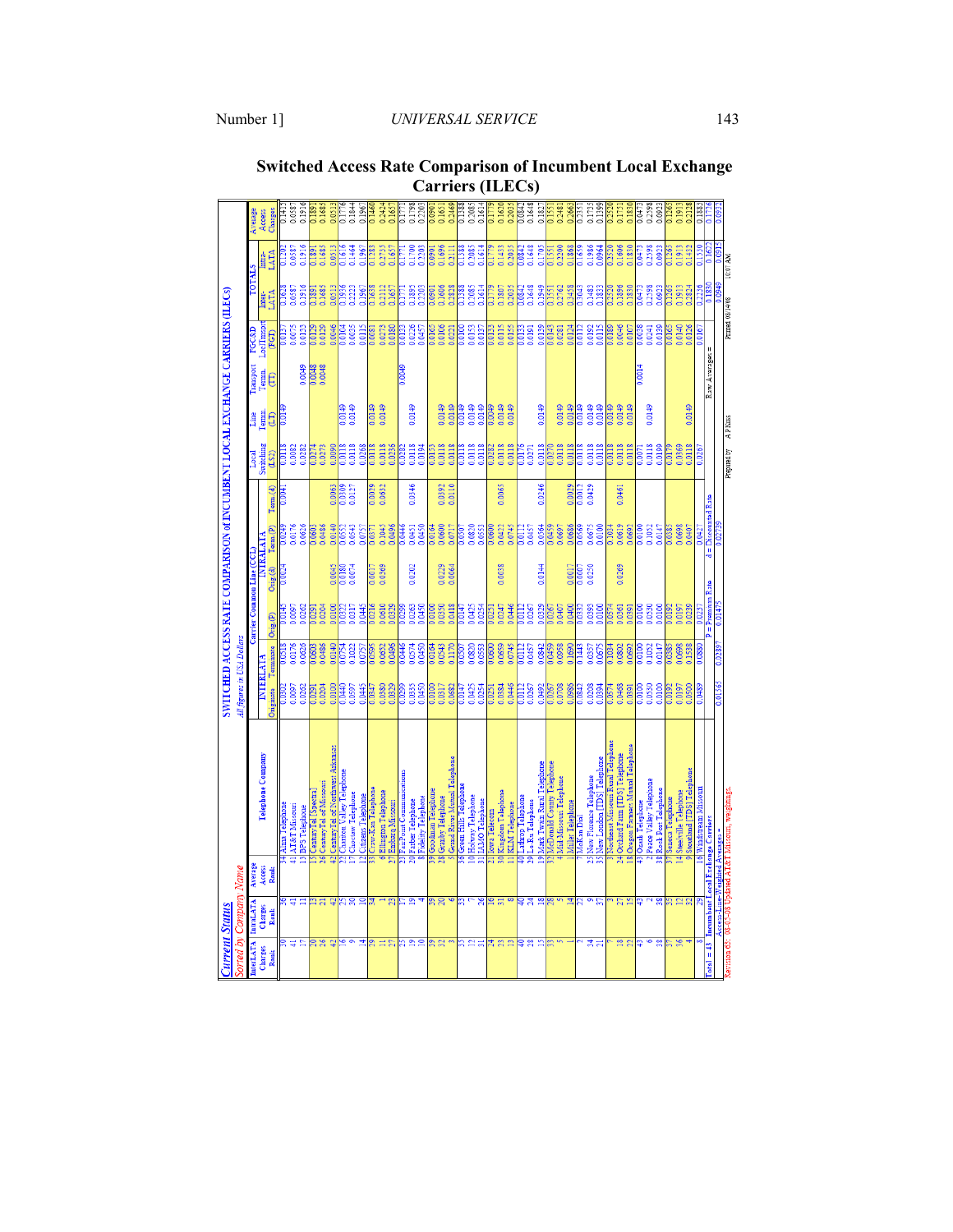This represents an important source of revenue for rural ILECs, that is virtually unavailable to wireless providers.

# *C. Wireless Carriers Make Significant Contributions to Spectrum Auctions*

Unlike wireline carriers, wireless carriers make significant contributions to spectrum auctions such that the payments made via competitive bidding reflect competition *between* wireless providers. Given the sheer amount of payments collected from mobile-communications providers from spectrum auctions, it is clear that there is a large premium paid beyond the value in the next highest use (for uses other than mobilecommunications providers).<sup>126</sup>

As a result, any public policy that asymmetrically disadvantages wireless providers vis-à-vis wireline carriers has the spillover effect of reducing payments for spectrum and thereby reducing funding to the federal government.

# *D. Wireless Services Are Taxed More Heavily Than Wireline Services*

Wireless services are also slightly disadvantaged by higher tax burdens than those faced by wireline carriers.<sup>127</sup> Not only is this another source of competitive disadvantage for wireless providers, but it results in marginally lower tax revenues from wireless carriers compared to what would have occurred with symmetric treatment.

# *E. The U.S. Mobile-Party-Pays Regulatory Regime Disadvantages U.S. Mobile Providers*

For the vast majority of telecommunications calls around the world, the principle of calling-party-pays is applied.<sup>128</sup> That is, the network of the

 <sup>126.</sup> The auction in March 2008 alone netted over \$19 billion. Molly Peterson, *U.S. Airwaves Bids Total \$19.6 Billion; Auction Ends*, (Mar. 18, 2008) http://www.bloomberg. com/apps/news?pid=20601103&sid=aQ8aGoF3c4LY (last visited Dec. 10, 2009). This was only one of a large number of spectrum auctions in which mobile operators made the great majority of bids. *See* FCC Spectrum Action Data, Pennsylvania State University, http://capcp.psu.edu/FCC/ (last visited Dec. 10, 2009).

 <sup>127.</sup> *See, e.g.*, Scott Mackey, *Excessive, Discriminatory Taxes on Wireless Hurt Consumers, Business, and U.S. Economy*, Info. Tech. & Telecomm. News (Apr. 2008), *available at* http://www.heartland.org/policybot/results/23012/Excessive\_Discriminatory\_ Taxes on Wireless Hurt Consumers Business and US Economy.html.

 <sup>128.</sup> S.C. Littlechild, *Mobile Termination Charges: Calling Party Pays vs. Receiving Party Pays*, 30 TELECOM. POLICY 242, 244 (2006). *See also*, "Wholesale Termination Regime, Termination Charge Levels and Mobile Industry Performance" (A study undertaken for the British regulator OFCOM) at 9. available at for the British regulator OFCOM) at 9, *available at* http://www.ofcom.org.uk/consult/condocs/mobilecallterm/.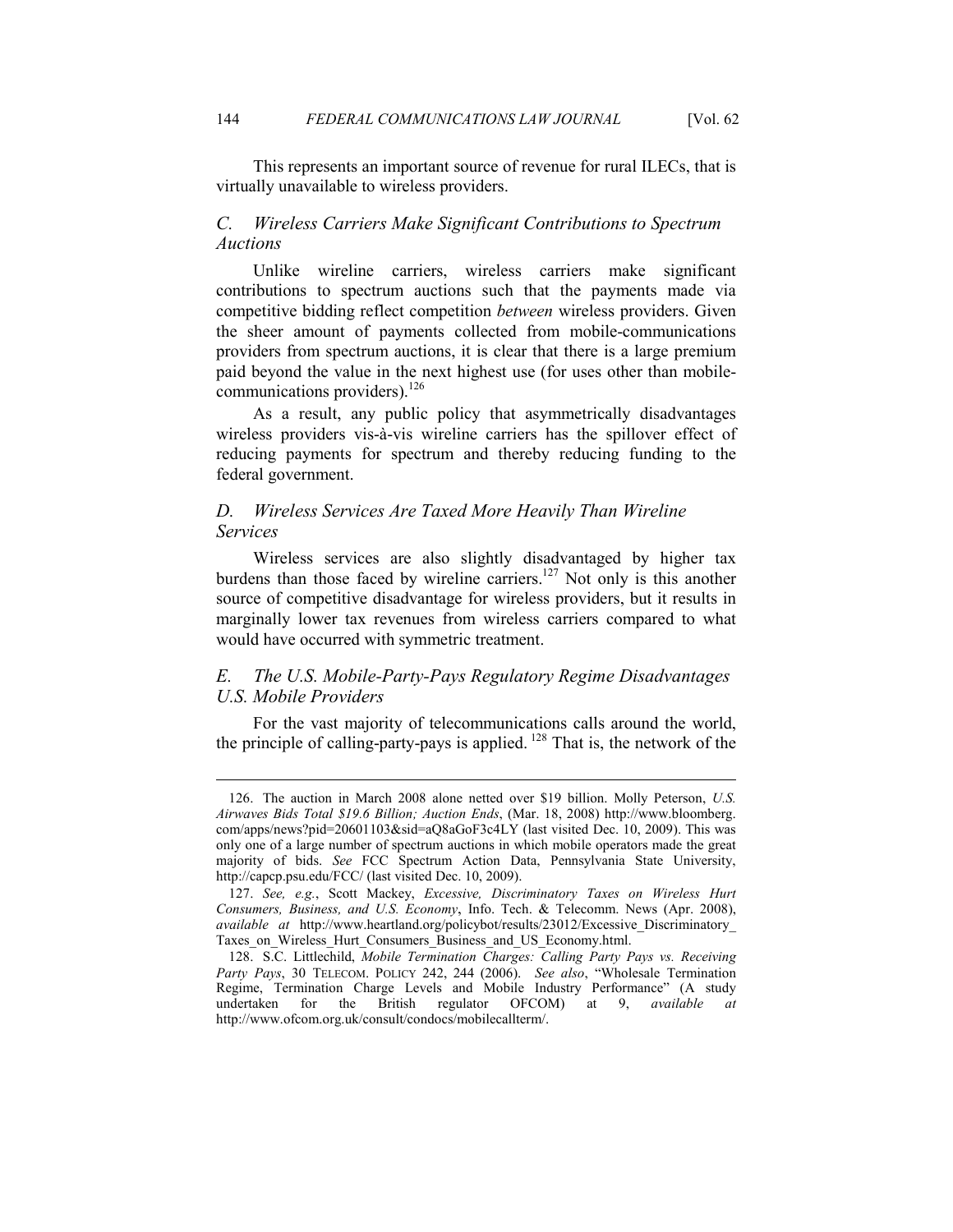calling party bills the customer that originates the call (whether as part of a bundled offering or separately as an unbundled tariff charge), and that network then becomes responsible for paying any fees to the network on which the call is terminated.<sup>129</sup>

The two major exceptions to this worldwide rule are (1) toll-free, long-distance calling and (2) calls terminated on mobile telephones in the United States, Canada, Singapore, and Hong Kong.<sup>130</sup> In these countries, the call-payment system goes by the misnomer "receiving-party-pays" (RPP); in fact, it is not the receiving party that pays, but rather the *mobile* party. In the rest of the world, when a landline customer originates a call to a mobile customer, the originating landline customer pays for the call. Perhaps more importantly, the charges paid to mobile-network providers are typically much higher than those paid to landline networks. The European Commissioner for Competition Policy stated that European mobile call termination rates are ten times higher than those for fixed-line providers.<sup>131</sup> This is due to the higher proportion of traffic-sensitive (versus nontraffic-sensitive) costs for mobile as compared to landline technologies.<sup>132</sup>

The mobile-party-pays system thus creates a competitive disadvantage for U.S. mobile providers; indeed, RPP has likely contributed to many foreign countries having higher rates of mobile penetration than exist in the United States.<sup>133</sup> Moreover, RPP is not technology neutral and favors landline over wireless technology since landline customers obtain value from originating calls to wireless customers. This distortion is compounded by landline network switched-access revenues (for longdistance calls), which are virtually unavailable to mobile providers.

# *F. Wireless Service Must Compete with Low Landline Subscription Prices*

Because of the factors listed above, wireless services must compete with low landline monthly service rates, especially in rural areas. The

 <sup>129.</sup> Littlechild, *supra* note 128, at 245.

 <sup>130.</sup> *Id.* at 246.

 <sup>131.</sup> Neelie Kroes, European Commissioner for Competition Policy, European Union, Cutting the Price of Phone Calls – New Termination Rules (May 7, 2009) *available at* http://europa.eu/rapid/pressReleasesAction.do?reference=SPEECH/09/218&format=HTML &aged=0&language=EN&guiLanguage=en.

 <sup>132.</sup> Landline technologies have generally displayed a higher proportion of nontrafficsensitive costs.

 <sup>133.</sup> *See Global Penetration Rates*, RCR NEWS (Aug. 22, 2005), *available at* http://www.rcrnews.com/assets/pdf/CR1236727.pdf (showing the top twenty nations by wireless penetration rate, of which the United States is not one); Posting of Tomi Ahonen to Wireless Future, http://wirelessfuture.tribe.net/thread/2e3658c6-db4f-405e-806f-6dc12bb2e9f8 (Mar. 20, 2006, 9:43 EST).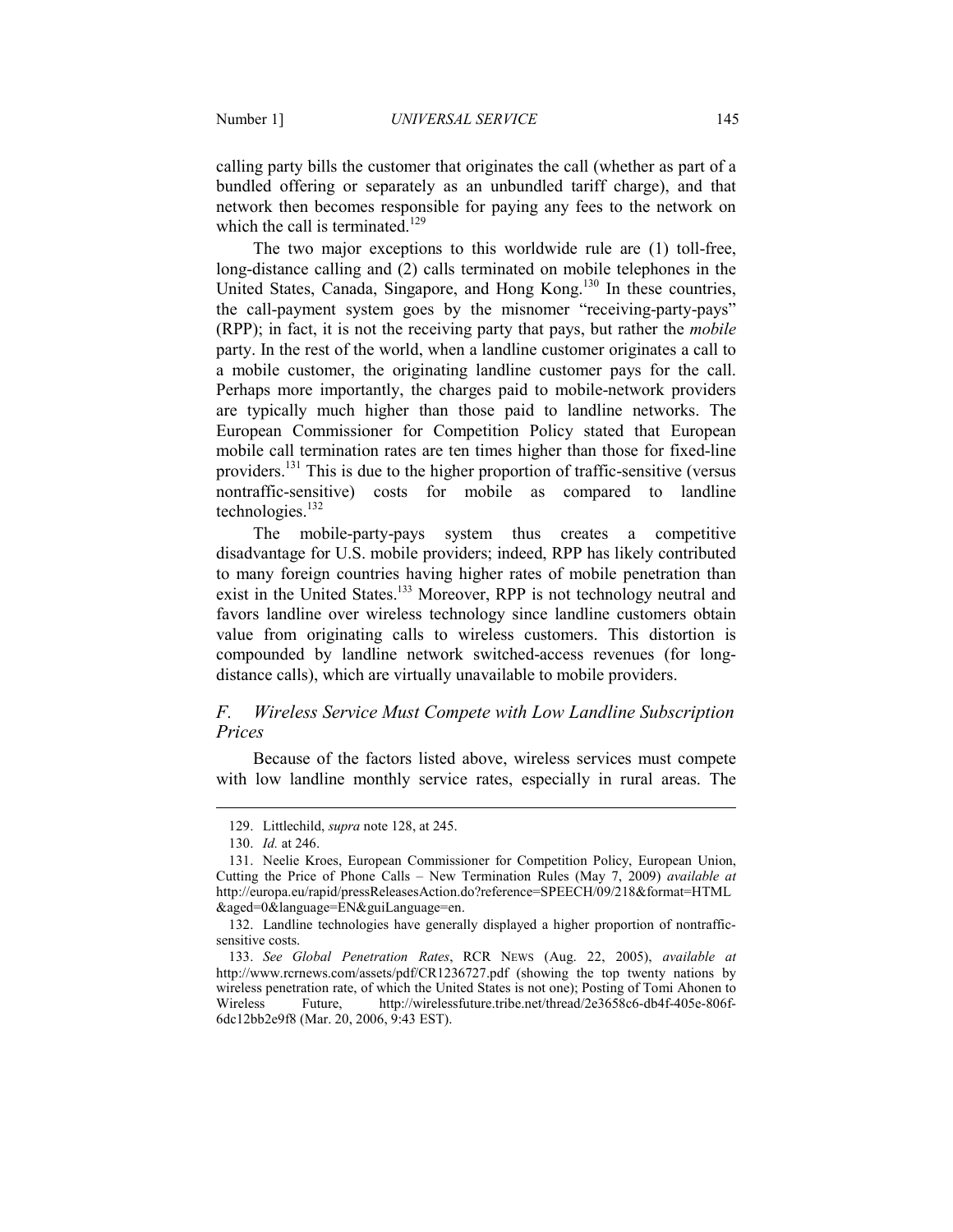FCC's twelfth CMRS Report discusses such barriers to entry in the provision of wireless services,<sup>134</sup> which are, arguably, the most severe when competing against rural ILEC telephony.

This story of landline regulatory regimes disadvantaging wireless providers is not completely unique to the United States; however, in Canada (one of the only two other countries adopting RPP), one commentator contends that "[o]ne of the causes of Canadians' slowness to adopt cellular telephony is our regulatory policy: in particular, *longstanding cross-subsidies maintain artificially low wireline prices, reducing cellular's relative competitiveness and incentives to invest* in better quality, expanded cellular coverage."<sup>135</sup>

One may be tempted to point to the relatively rapid growth of mobile communications in the United States or the decline in landline penetration in recent years to suggest that mobile communications is not competitively disadvantaged. However, rates of wireless growth in other countries are generally greater than (and often much greater than) those in the United States.<sup>136</sup> One econometric study found that, given its income levels, U.S. mobile penetration is significantly below what one would expect compared to other countries. $137$ 

 <sup>134.</sup> *See* Implementation of Section 6002(B) of the Omnibus Budget Reconciliation Act of 1993: Annual Report and Analysis of Competitive Market Conditions With Respect to Commercial Mobile Services, *Twelfth Report*, 23 F.C.C.R. 2241, paras. 70-102 (2008).

 <sup>135.</sup> Neil Quigley & Margaret Sanderson, *Going Mobile—Slowly: How Wireline Telephone Regulation Slows Cellular Network Development* at the Study in Brief (Dec. 2005) (emphasis added), *available at* http://www.cdhowe.org/pdf/commentary\_222.pdf.

 <sup>136.</sup> *See, e.g.*, Connect CIS 2009: Statistics and Figures, International Telecommunications Union (2009), *available at* http://www.itu.int/ITU-D/connect/cis/figures.html. *See also* About Mobility, http://weblog.cenriqueortiz.com /mobility/2008/12/29/worldwide-and-us-mobile-subscriber-penetration-dec-2008/ (Dec. 29, 2008, 11:38 CST).

 <sup>137.</sup> Barbara Veronese & Martin Pesendorfer, Wholesale Termination Regime, Termination Charge Levels and Mobile Industry Performance: A Study Undertaken for Ofcom 12, 20, 24 (Apr. 20, 2009), *available at*  http://www.ofcom.org.uk/consult/condocs/mobilecallterm/annex7.pdf. *See id.* at 12 (noting that the noncalling party pays "B&K" data is all from the United States); *id.* at 20 ("Our central finding is that take-up of mobile services is positively associated with both the level of MTRs and the CPNP dummy."); *id.* at 24 (showing that the calling-party-pays CPNP binary variable is statistically significant with large coefficients at the one-percent level in all four model specifications). Because the United States provides the only noncalling-partypays regime data, this statistical evaluation reflects U.S. regulatory policy in total with respect to mobile communications, not just calling-party-pays.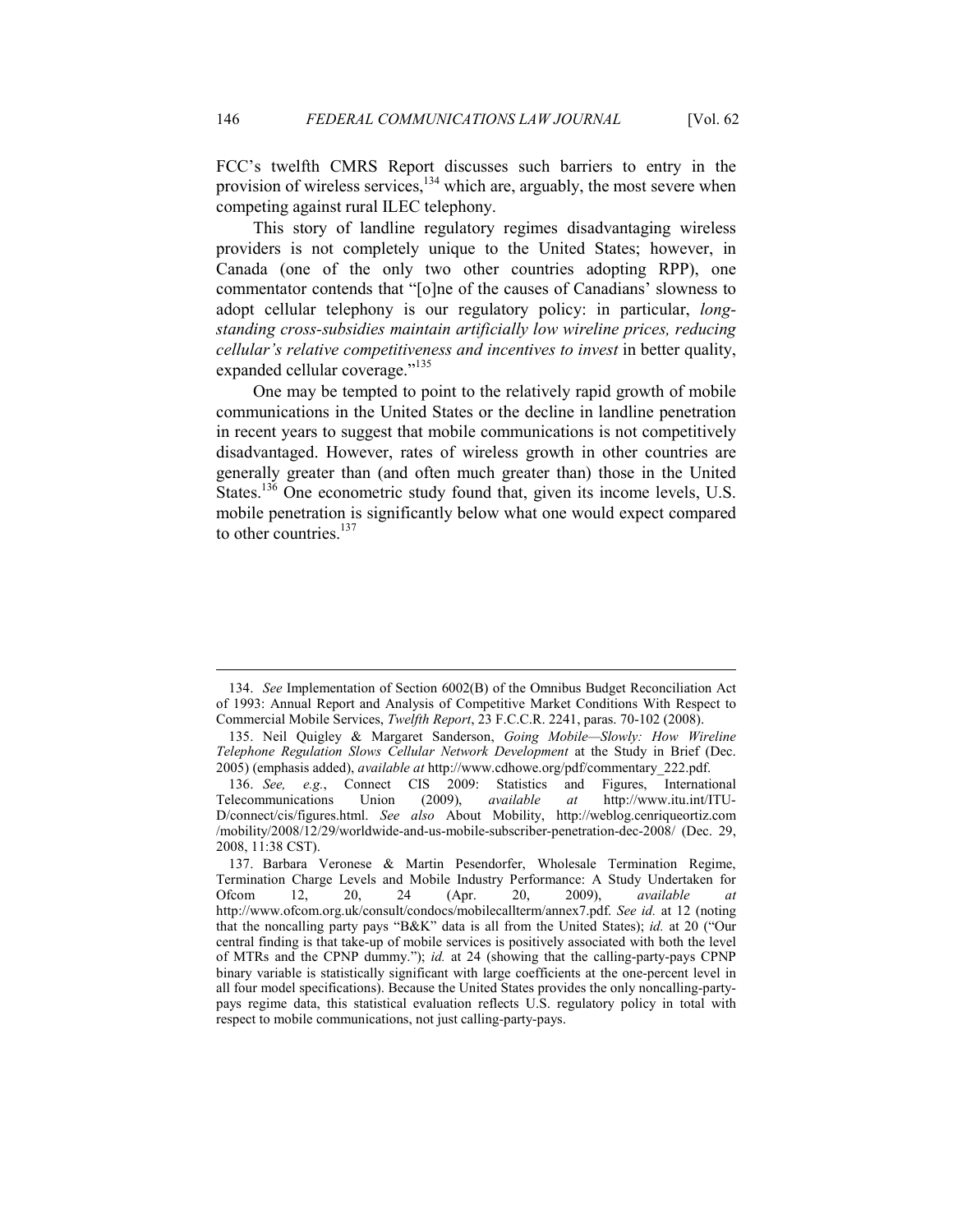# *G. The FCC's May 2008 Order to Cap Payments to Competitive but Not Incumbent ETCs Is Neither Symmetric Nor Competitively Neutral*

The FCC's order fails the test of competitive neutrality for at least two reasons. First, while the order does allow for an exemption "to the interim cap to the extent it files cost data demonstrating that its costs meet the support threshold in the same manner as the incumbent local exchange carrier (LEC), $v^{138}$  there does not seem to be a mechanism that allows a higher cost CETC to obtain higher funding—that is, the CETC's funding will be less than the incumbent ETCs funding when its costs are lower, but it will not be higher when its costs are higher.

Second, the cap appears to be asymmetrically binary. If the cost of the competitive ETC is less than the incumbent ETC, then the funding drops to a statewide adjusted reduction value. "For example, if, in State A, the capped amount is \$90 million, and the total uncapped support is \$130 million, the reduction factor would be 69.2 percent (\$90/\$130). In State A, each competitive ETC's uncapped support would be multiplied by 69.2 percent to reduce support to the capped amount."<sup>139</sup> However, if a specific CETC in State A has costs of 95 percent of the incumbent ETC, it appears that CETC would only receive 69.2 percent of the funding received by the incumbent ETC.

# *H. The FCC's November 5, 2008, NPRM Appendices Are Neither Symmetric Nor Competitively Neutral*

The Chairman's proposal in Appendix A and the modified proposal in Appendix C make receipt of universal-service funding contingent on a commitment to provide broadband.<sup>140</sup> However, the timing of the loss of funding is asymmetric: "[c]ompetitive ETCs that do not make this commitment will not be eligible to receive high-cost support; incumbent LECs that do not make this commitment will *gradually* lose their high-cost support."<sup>141</sup> All three appendices  $(A, B, and C)$  have another less obvious form of asymmetry: they would administer reverse auctions at the geographic level of the wireline incumbent's service territory.<sup>142</sup> While

 <sup>138.</sup> High-Cost Universal Service Support, *Order*, *supra* note 78, para. 1.

 <sup>139.</sup> *Id*. at para. 28.

 <sup>140.</sup> High-Cost Universal Service Support, *Order on Remand and Report and Order and Further Notice of Proposed Rulemaking, supra* note 83, at app. A paras. 4, 19-31.

 <sup>141.</sup> *Id.* at app. A para. 4 (emphasis added); *but see id.* at app. C para. 4.

 <sup>142.</sup> *Id.* at app. A para. 35; *id.* at app. B para. 22; *id.* at app. C para. 35. This provides a competitive advantage to the incumbent wireline provider since the geographic area for which the bidding would occur precisely corresponds to their existing facilities. We do recognize that such a geography may be the easiest to administer, but some recognition should be made in the process of the technological (and company-specific) bias created.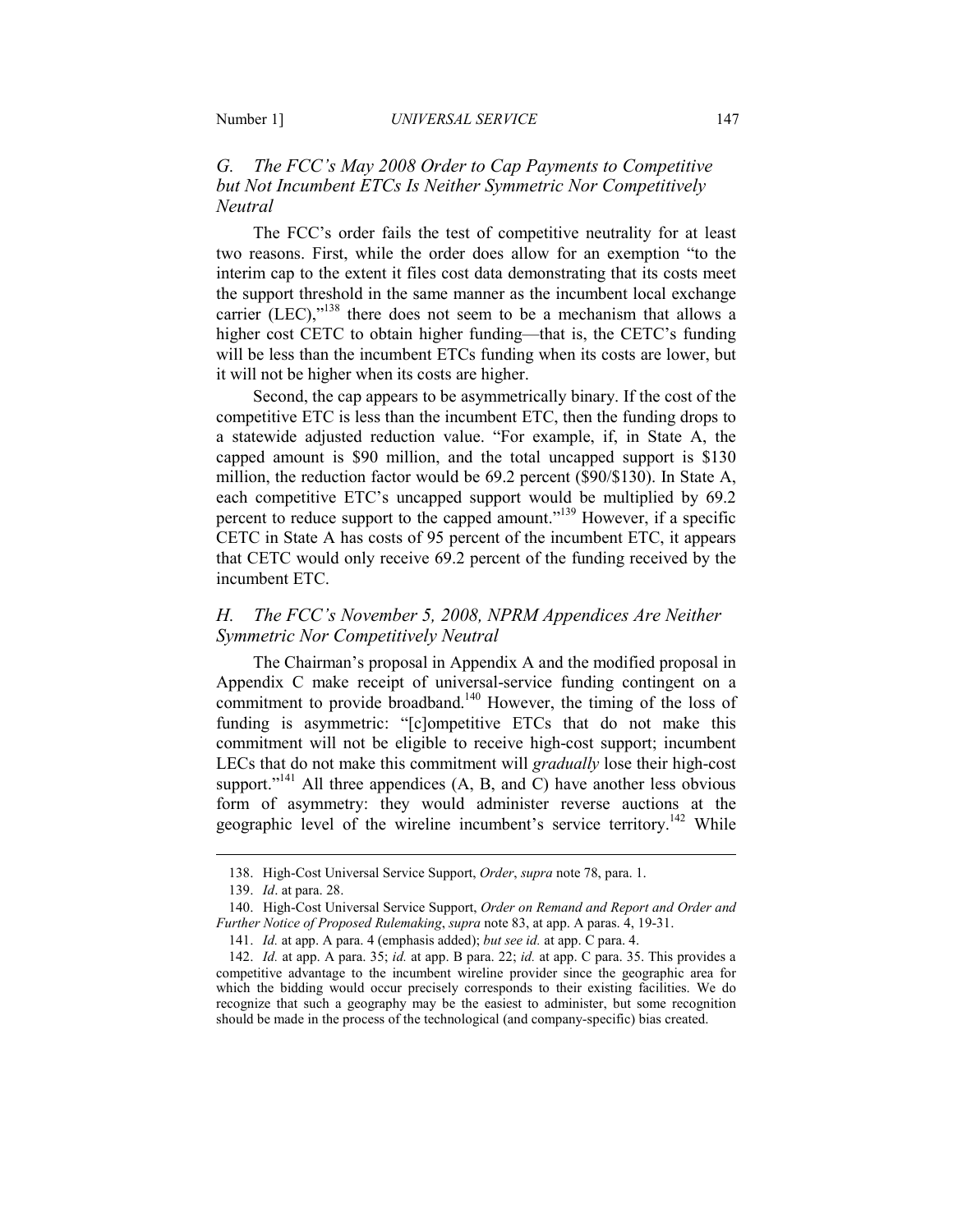there is great potential to improve economic efficiency via the use of reverse auctions for universal-service funding, particularly of the more sweeping type provided for in Appendix  $B<sub>1</sub><sup>143</sup>$  the devil would be in the details.<sup>144</sup>

## *I. Implications for USF Policy*

The FCC and state commissions should consider the existing competitive distortions that already disadvantage wireless providers vis-àvis wireline providers in the United States. Any changes to the universalservice program that further disadvantage wireless providers, given the existing distortions, would be especially egregious.

## VI. ELIMINATING THE IDENTICAL SUPPORT RULE?

Prior to the NPRM, the FCC had explicitly allowed CETCs to receive universal-service funding after being certified by state public service  $commissions$  as eligible.<sup>145</sup> CETCs could employ landline technologies (as the incumbent ETCs do) or wireless technologies to connect customers.<sup>146</sup> Incumbent ETCs have long-standing requirements to file accounting cost information that is used to determine the amount of universal-service funding required. However, CETCs often have neither the same accounting cost information available, nor do their service territories match those of the incumbent landline ETC. In order to deal with these issues, the FCC initially established the so-called identical-support rule, which provided CETCs with universal-service funding identical in amount and in geographic scope to that received by the incumbent.<sup>147</sup>

 The FCC's universal-service rules implicitly allowed support for more than one "line" per household (via support to a wireless and a landline provider); this was one of the factors that led to a growing fund

 <sup>143.</sup> Appendix B appears to eliminate the old high-cost, universal-service funding mechanism and replace it entirely with a reverse auction mechanism. *Id*. at app. B para. 20 (stating that "we conclude, instead, that support for competitive ETCs should be awarded in the same manner as incumbent LEC ETC support, via reverse auction"). In contrast, Appendices A and C state the following: "[f]or these Unserved Study Areas, we will conduct a reverse auction for the right to receive high-cost support." *Id*. at app. A para. 32; *see also id.* app. C para. 32.

 <sup>144.</sup> For instance, a winner-takes-all reverse auction has shortcomings since the winner will not serve all (in contrast to competitive bids by suppliers, as the standard analogy). An auction winner could end up serving only a small number of potential customers in an area while others providing the same service would receive no universal-service subsidy payment.

 <sup>145.</sup> Federal-State Joint Board on Universal Service, *First Report and Order*, *supra* note 16, at paras. 133-49.

 <sup>146.</sup> *Id.* at para. 145.

 <sup>147.</sup> *Id*. at paras. 286-90.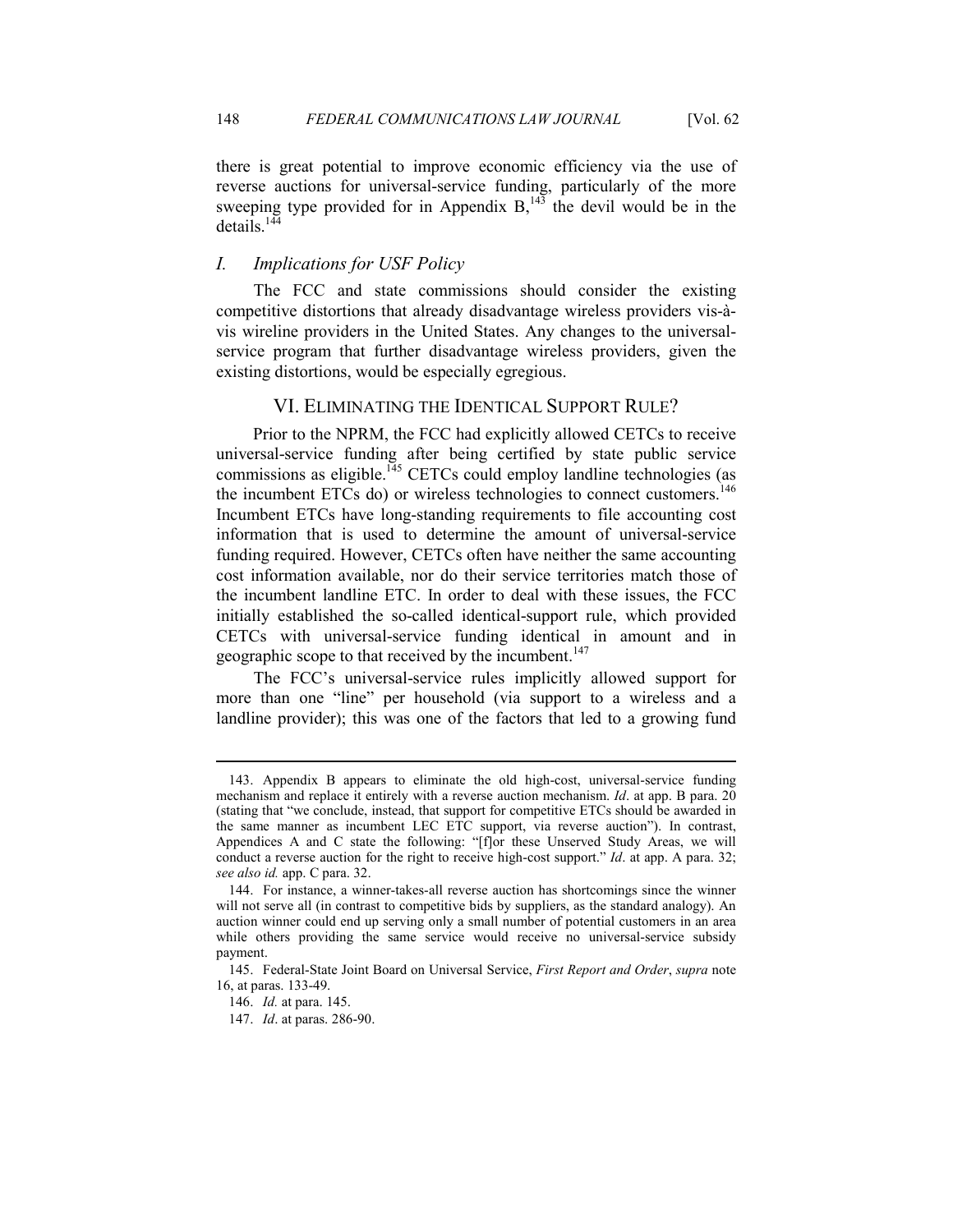size over time.<sup>148</sup> In response to that growth, the Joint Board proposed that the identical-support rule be eliminated.<sup>149</sup> In doing so, the FCC has employed reasoning inconsistent with sound economics and logic.

# A. A Higher Proportion of Displaced Landlines Would Not Have *Reduced Universal Service Payments Under the Current System*

The FCC suggests that much of its motivation to change the universal-service support system is because "[t]hese wireless competitive ETCs do not capture lines from the incumbent LEC to become a customer's sole service provider, except in a small portion of households."<sup>150</sup>

The current system provides subsidy payments to the rural landline incumbents, not on the basis of the number of landlines retained, but rather on the basis of the total embedded costs of rural ILECs. If this were not the case, payments to rural ILECs would have declined over time as their line counts fell; instead, payments have remained relatively flat in recent years. Indeed, the full displacement of rural ILEC landlines by growth in rural wireless line counts would have led to two types of events. First, there may have been small reductions in rural landline maintenance and operations expenses vis-à-vis what would have happened with actual rural landline counts. Second, line losses may have been great enough that loss of revenues from services, including cross-elastic and so-called vertical features would have eroded or eliminated rural landline profits. This would have led to pressures for greater funding for universal service, increases in service prices, and reduced regulation of rural landline service providers.

It is, therefore, inconsistent to imply that the need for reform is based on the absence of rural landline displacement yet simultaneously claim that growth in rural wireless has triggered the need for reform.

## *B. Unequal Subsidy Payments Are Antithetical to the Competitive Process*

To understand the consequences of eliminating the identical-support rule, the FCC must consider how pricing occurs in unregulated markets. In workably competitive markets, similar offerings tend to have similar prices; otherwise, consumers will tend to choose the offering with the lower price. As technology changes and as cost structures change, market prices are likely to change over time as well. At any point in time, the price in the market will tend to reflect the full costs (both marginal/volume

 <sup>148.</sup> *See* High-Cost Universal Service Support, *otice of Proposed Rulemaking*, *supra* note 16, at para. 2.

 <sup>149.</sup> *Id.* at para. 5.

 <sup>150.</sup> *Id.* at para. 9.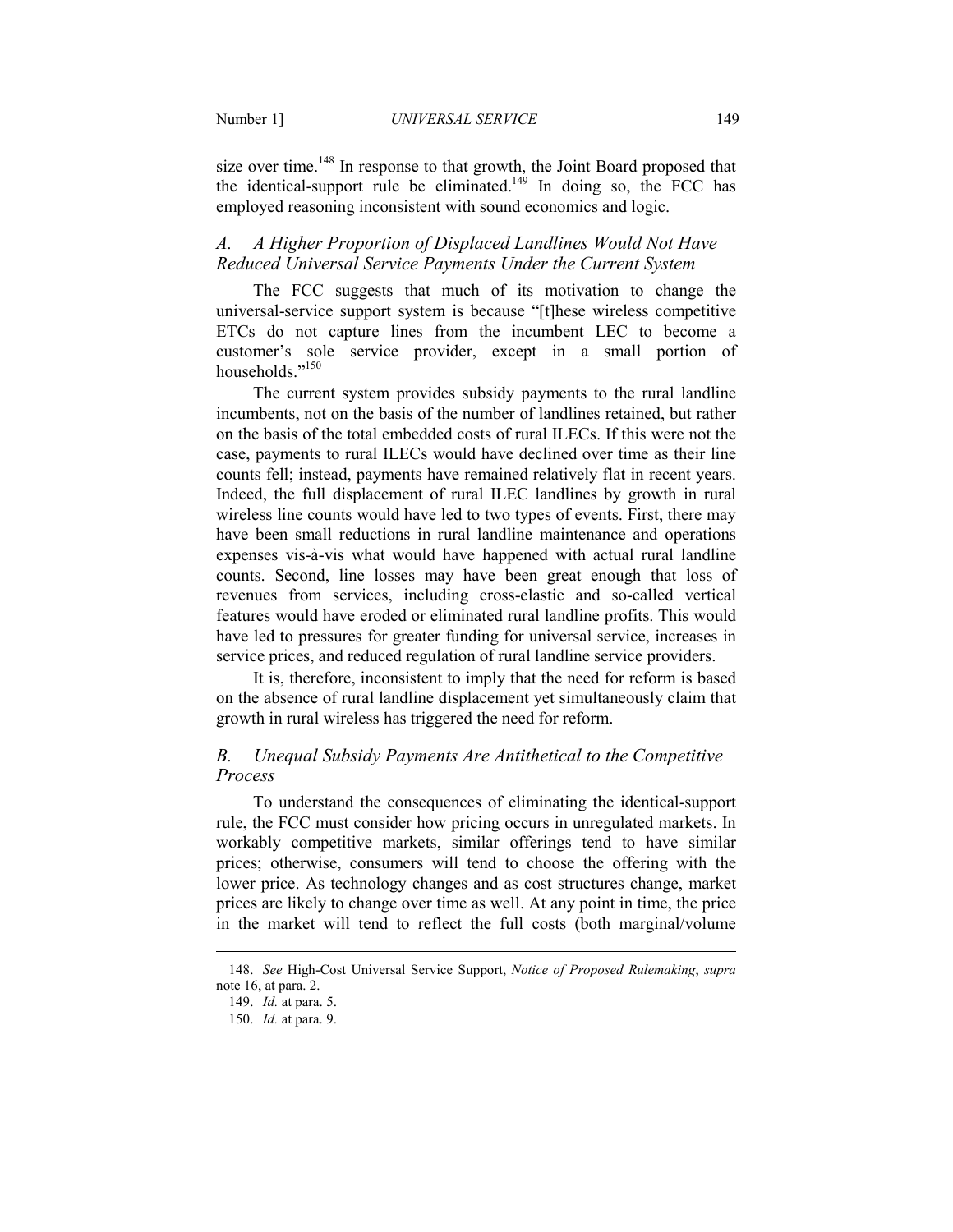sensitive costs and volume insensitive costs) of the least efficient provider that is still in the market. Of course, there are likely firms that are marginally excluded (those that have either left the market or did not yet enter) with slightly higher costs than the least efficient provider. To the extent that there are other, more efficient, providers in the market, they receive the same price but earn rents or quasi-rents from their more efficient operations. Over time, less efficient technologies tend to be displaced as existing firms adopt the more efficient technology or as new entrants utilize the more efficient technology.

When universal service is subsidized, the subsidy payment should similarly represent that which would have occurred in a competitive market. However, what does not occur in competitive markets (and thus, should not be represented by subsidy payments) is that significantly different levels of compensation are paid to firms that offer similar services simply because the firms have different costs.<sup>151</sup> However, elimination of the equal-support rule would have just such an effect—providing additional compensation to some firms, but not to others.

# *C. Unequal Subsidy Payments Are Inconsistent with the FCC's Rationale in Reflecting the Costs of the Most Efficient Provider*

For universal-service subsidies, unbundled network elements, and reciprocal compensation, the FCC dictated the use of cost calculations reflective of the least-cost, most efficient providers for so-called nonrural ILECs.<sup>152</sup> Two different levels of USF support to carriers within the same service area is clearly in conflict with the concept of least-cost, most efficient providers, as some carriers would be receiving support beyond the cost of the more efficient carrier.<sup>153</sup>

# *D. A Symmetrically Applied Individual Cap Would Be Rational and Competitively Neutral*

A symmetrically applied cap would provide sound signals to the market participants. A mechanism—where costs are calculated for each of the carriers in a service area and the support value is determined by the lowest cost of the carriers—is competitively neutral, and would, in the long run, send appropriate signals to market participants. In reaching such a

 <sup>151.</sup> Indeed, this would imply unsustainably irrational consumer behavior.

 <sup>152.</sup> Implementation of the Local Competition Provisions in the Telecommunications Act of 1996, *First Report and Order*, 11 F.C.C.R. 15499, para. 685 (1996).

 <sup>153.</sup> Hold aside the fact that the method of calculation may be based on embedded costs and therefore not reflective of forward-looking costs.